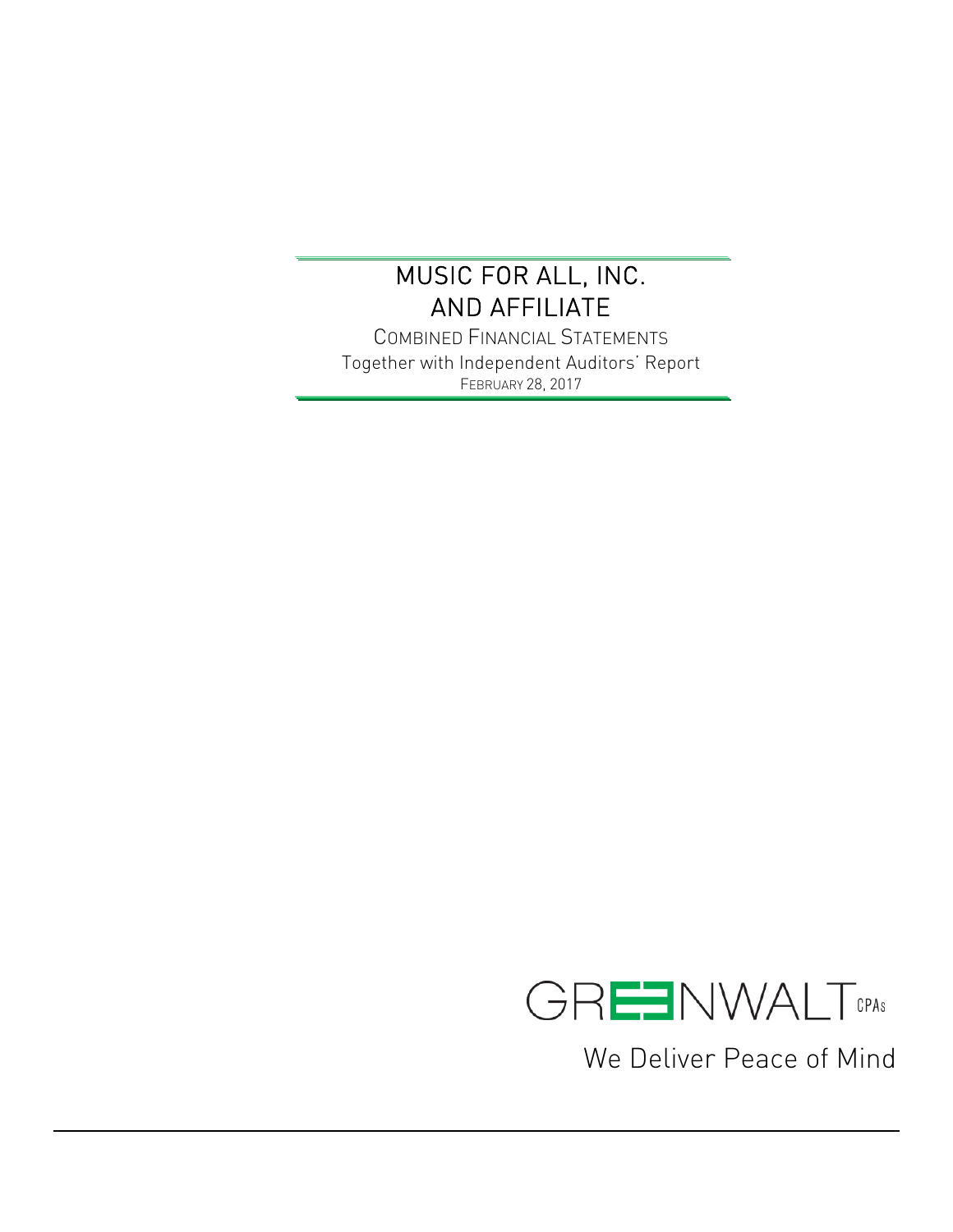Greenwalt CPAs, Inc. 5342 W. Vermont Street Indianapolis, IN 46224 www.greenwaltcpas.com



INDEPENDENT AUDITORS' REPORT

To the Boards of Directors of Music for All, Inc. and Affiliate:

We have audited the accompanying combined financial statements of Music for All, Inc. and Affiliate, which comprise the combined statement of financial position as of February 28, 2017 and the related combined statements of activities, functional expenses, and cash flows for the year then ended and the related notes to the financial statements.

#### Management's Responsibility for the Financial Statements

Management is responsible for the preparation and fair presentation of the combined financial statements in accordance with accounting principles generally accepted in the United States of America; this includes the design, implementation, and maintenance of internal control relevant to the preparation and fair presentation of combined financial statements that are free from material misstatement, whether due to fraud or error.

#### Auditors' Responsibility

Our responsibility is to express an opinion on these combined financial statements based on our audit. We conducted our audit in accordance with auditing standards generally accepted in the United States of America. Those standards require that we plan and perform the audit to obtain reasonable assurance about whether the combined financial statements are free of material misstatement.

An audit involves performing procedures to obtain audit evidence about the amounts and disclosures in the combined financial statements. The procedures selected depend on the auditors' judgment, including the assessment of the risks of material misstatement of the combined financial statements, whether due to fraud or error. In making those risk assessments, the auditor considers internal control relevant to the entity's preparation and fair presentation of the combined financial statements in order to design audit procedures that are appropriate in the circumstances, but not to expressing an opinion on the effectiveness of the entity's internal control. Accordingly, we express no such opinion. An audit also includes evaluating the appropriateness of accounting policies used and the reasonableness of significant estimates made by management, as well as evaluating the overall presentation of the combined financial statements.

We believe that the audit evidence we have obtained is sufficient and appropriate to provide a basis for our audit opinion.

#### Opinion

In our opinion, the combined financial statements referred to above present fairly, in all material respects, the financial position of Music for All, Inc. and Affiliate as of February 28, 2017, and the changes in their net assets and cash flows for the year then ended in accordance with accounting principles generally accepted in the United States of America.

### Report on Summarized Comparative Information

We have previously audited Music for All, Inc. and Affiliate's 2016 combined financial statements, and we expressed an unmodified audit opinion on those audited financial statements in our report dated July 13, 2016. In our opinion, the summarized comparative information presented herein as of and for the year ended February 29, 2016 is consistent, in all material respects, with the audited financial statements from which it has been derived.

Greenwalt CPAs, me.

September 13, 2017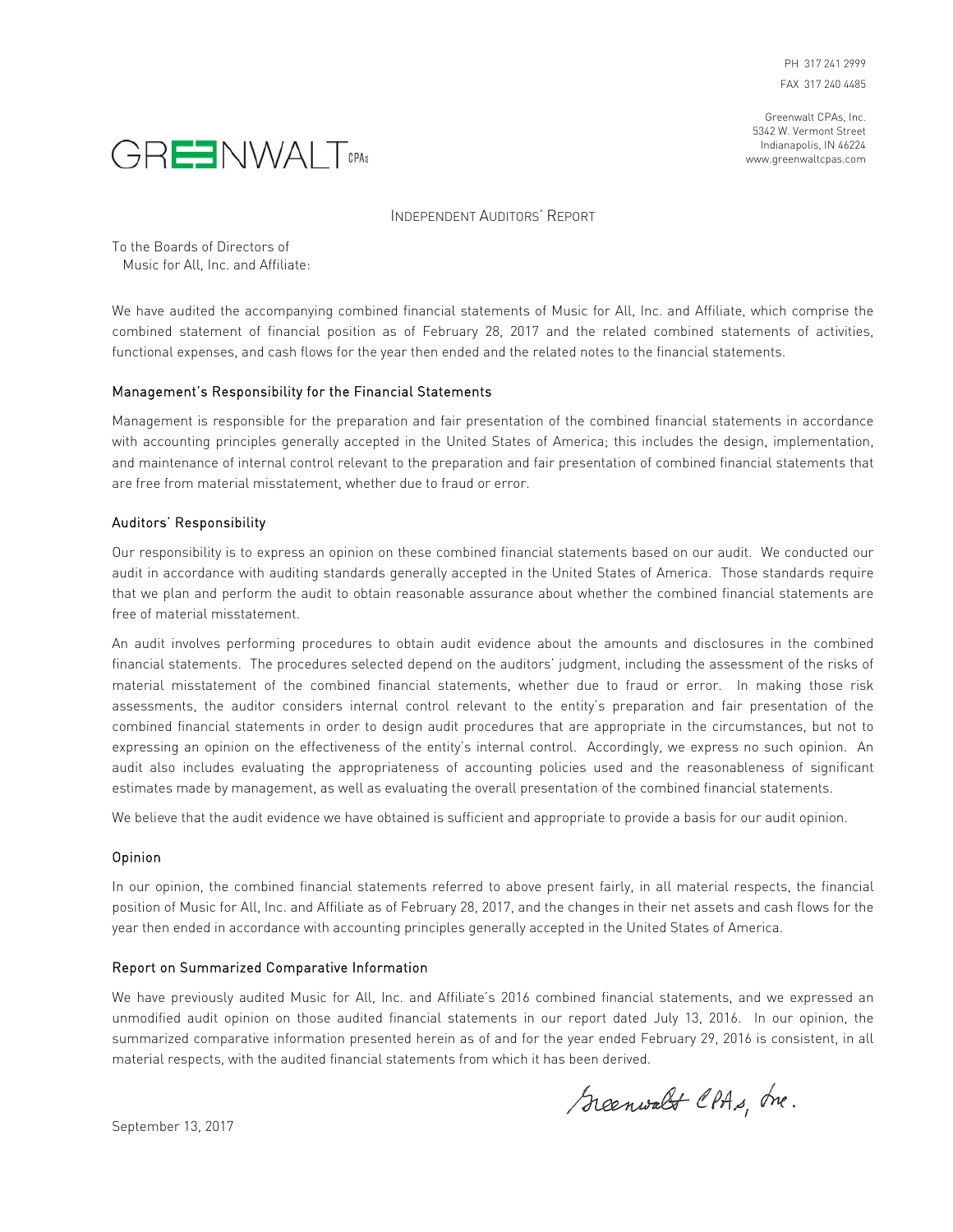COMBINED STATEMENTS OF FINANCIAL POSITION

FEBRUARY 28, 2017 AND FEBUARY 29, 2016

| <b>ASSETS</b>                                      | 2017            | 2016            | <u>LIADILITILU AIND</u><br><b>NET ASSETS</b> | 2017                   | 2016                     |
|----------------------------------------------------|-----------------|-----------------|----------------------------------------------|------------------------|--------------------------|
|                                                    |                 |                 |                                              |                        |                          |
| <b>CURRENT ASSETS</b>                              |                 |                 | <b>CURRENT LIABILITIES</b>                   |                        |                          |
| Cash                                               | 3,703,647<br>\$ | \$2,565,854     | Accounts payable                             | $\mathbb{S}$<br>16,620 | 68,243<br>$\mathfrak{P}$ |
| Accounts receivable, net of allowance for doubtful |                 |                 | Accrued expenses                             | 1,262,356              | 252,288                  |
| accounts of \$13,300 in 2017 and 2016              | 754,507         | 646,243         | Prepaid event income                         | 2,686,315              | 2,479,935                |
| Pledge receivable - short-term                     | 5,000           |                 |                                              |                        |                          |
| Inventory                                          | 19.477          | 18,165          | Total current liabilities                    | 3,965,291              | 2,800,466                |
| Prepaid expenses                                   | 354,632         | 385,495         |                                              |                        |                          |
|                                                    |                 |                 | LONG-TERM LIABILITIES                        |                        |                          |
| Total current assets                               | 4,837,263       | 3,615,757       | Deferred trust liability                     | 33,897                 | 35,430                   |
|                                                    |                 |                 | Reserve for license fees                     | 187,964                | 253,448                  |
| <b>INVESTMENTS</b>                                 |                 |                 |                                              |                        |                          |
| Marketable securities                              | 297,237         | 258,003         | Total long-term liabilities                  | 221,861                | 288,878                  |
| PROPERTY AND EQUIPMENT                             |                 |                 | Total liabilities                            | 4,187,152              | 3,089,344                |
| Property and equipment                             | 1,543,804       | 1,525,740       |                                              |                        |                          |
| Accumulated depreciation                           | (1, 459, 935)   | (1, 435, 115)   | COMMITMENTS (NOTES 11 AND 12)                |                        |                          |
| Net property and equipment                         | 83,869          | 90,625          | <b>NET ASSETS</b>                            |                        |                          |
|                                                    |                 |                 | Unrestricted                                 | 727,889                | 587,432                  |
| <b>OTHER ASSETS</b>                                |                 |                 | Temporarily restricted                       | 164,813                | 160,925                  |
| Pledge receivable - long-term                      | 17,954          |                 | Permanently restricted                       | 176,469                | 146,684                  |
| Trademark                                          | 20,000          | 20,000          |                                              |                        |                          |
|                                                    |                 |                 | Total net assets                             | 1,069,171              | 895,041                  |
| Total other assets                                 | 37,954          | 20,000          |                                              |                        |                          |
|                                                    | 5.256.323<br>\$ | 3.984.385<br>\$ |                                              | \$5.256.323            | \$3.984.385              |

| 2017                       | 2016                       | <b>LIABILITIES AND</b><br><b>NET ASSETS</b> | 2017            | 2016         |
|----------------------------|----------------------------|---------------------------------------------|-----------------|--------------|
|                            |                            | <b>CURRENT LIABILITIES</b>                  |                 |              |
| \$<br>3,703,647            | 2,565,854<br>\$            | Accounts payable                            | \$<br>16,620    | 68,243<br>\$ |
|                            |                            | Accrued expenses                            | 1,262,356       | 252,288      |
| 754,507                    | 646,243                    | Prepaid event income                        | 2,686,315       | 2,479,935    |
| 5,000                      |                            |                                             |                 |              |
| 19,477                     | 18,165                     | Total current liabilities                   | 3,965,291       | 2,800,466    |
| 354,632                    | 385,495                    |                                             |                 |              |
|                            |                            | <b>LONG-TERM LIABILITIES</b>                |                 |              |
| 4,837,263                  | 3,615,757                  | Deferred trust liability                    | 33,897          | 35,430       |
|                            |                            | Reserve for license fees                    | 187,964         | 253,448      |
| 297,237                    | 258,003                    | Total long-term liabilities                 | 221,861         | 288,878      |
|                            |                            | Total liabilities                           | 4,187,152       | 3,089,344    |
| 1,543,804<br>(1, 459, 935) | 1,525,740<br>(1, 435, 115) | <b>COMMITMENTS (NOTES 11 AND 12)</b>        |                 |              |
| 83,869                     | 90,625                     | <b>NET ASSETS</b>                           |                 |              |
|                            |                            | Unrestricted                                | 727,889         | 587,432      |
|                            |                            | Temporarily restricted                      | 164,813         | 160,925      |
| 17,954                     |                            | Permanently restricted                      | 176,469         | 146,684      |
| 20,000                     | 20,000                     |                                             |                 |              |
|                            |                            | Total net assets                            | 1,069,171       | 895,041      |
| 37,954                     | 20,000                     |                                             |                 |              |
| \$<br>5,256,323            | 3,984,385<br>\$            |                                             | 5,256,323<br>\$ | \$3,984,385  |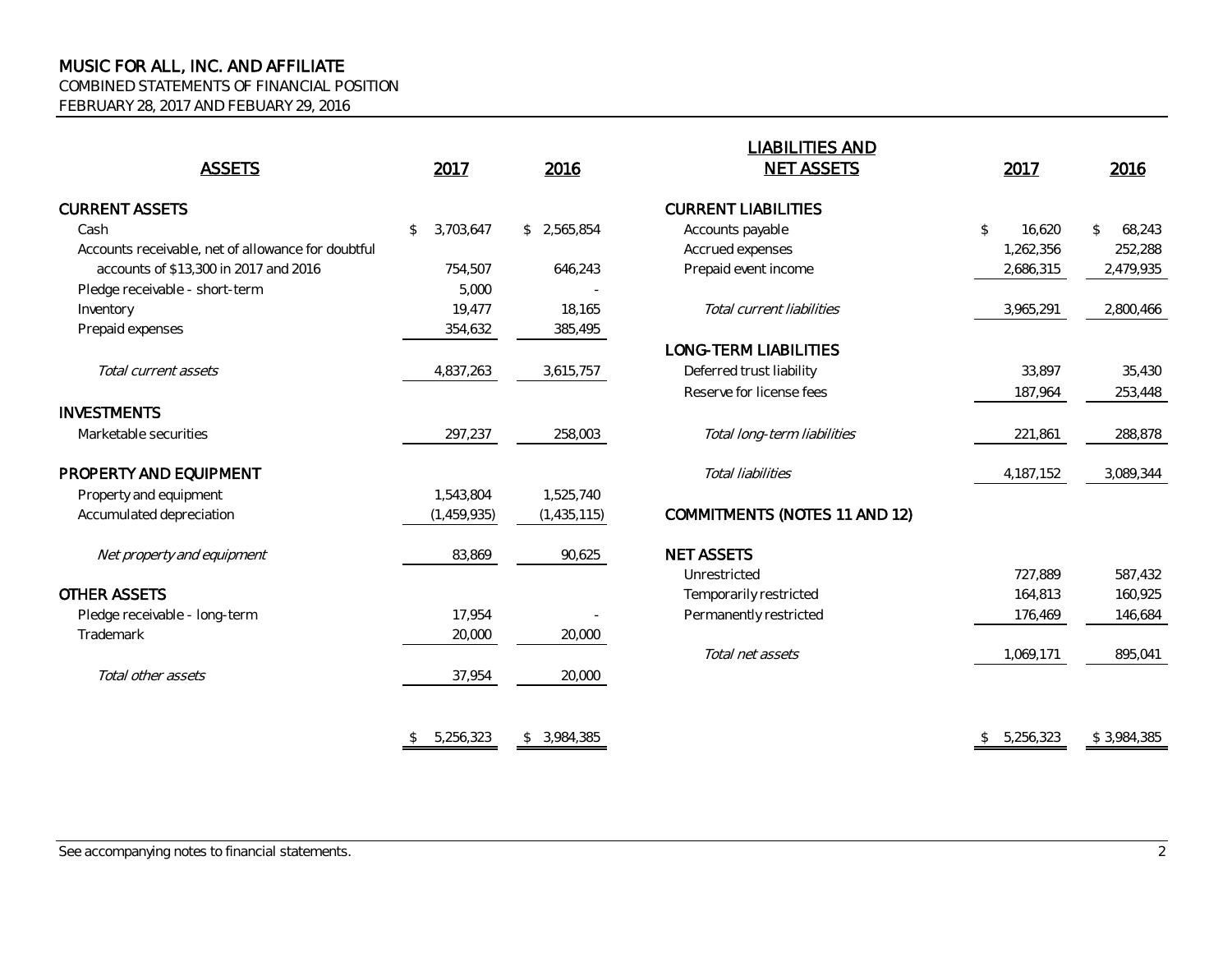COMBINED STATEMENT OF ACTIVITIES FOR THE YEAR ENDED FEBRUARY 28, 2017 WITH SUMMARIZED COMPARATIVE INFORMATION FOR THE YEAR ENDED FEBRUARY 29, 2016

|                                                    | UNRESTRICTED RESTRICTED | <b>TEMPORARILYPERMANENTLY</b> |      | <b>RESTRICTED</b> | 2017<br><b>TOTAL</b> | 2016<br><b>TOTAL</b> |
|----------------------------------------------------|-------------------------|-------------------------------|------|-------------------|----------------------|----------------------|
| <b>REVENUE</b>                                     |                         |                               |      |                   |                      |                      |
| Program fees                                       | \$<br>1,869,409         | \$                            | $\,$ |                   | \$1,869,409          | \$<br>900,197        |
| Housing and meal fees                              | 1,751,242               |                               |      |                   | 1,751,242            | 1,348,849            |
| <b>Ticket</b> fees                                 | 2,888,435               |                               |      |                   | 2,888,435            | 2,638,655            |
| <b>Band fees</b>                                   | 617.189                 |                               |      |                   | 617.189              | 553,475              |
| Merchandise sales                                  | 68,085                  |                               |      |                   | 68,085               | 25,457               |
| Program book sales                                 | 151,363                 |                               |      |                   | 151,363              | 145,729              |
| Photography commissions                            | 1.404                   |                               |      |                   | 1.404                | 1,660                |
| Merchandise commissions and sales                  | 622,105                 |                               |      |                   | 622,105              | 725,629              |
| Sponsorships                                       | 1,109,861               |                               |      |                   | 1,109,861            | 1,001,139            |
| Contributions                                      | 142,312                 | 66                            |      | 29,785            | 172,163              | 136,155              |
| In-kind contributions                              | 153,650                 |                               |      |                   | 153,650              | 167,726              |
| Grants                                             | 140,600                 |                               |      |                   | 140,600              | 148,270              |
| Interest and dividends                             | 10,818                  |                               |      |                   | 10,818               | 12,123               |
| Realized and unrealized gain (loss) on investments | 28,737                  | 5,822                         |      |                   | 34,559               | (30, 910)            |
| Miscellaneous                                      | 29,411                  |                               |      |                   | 29,411               | 29,179               |
| Net assets released from restrictions              | 2,000                   | (2,000)                       |      |                   |                      |                      |
| Total revenue                                      | 9,586,621               | 3,888                         |      | 29,785            | 9,620,294            | 7,803,333            |
| <b>EXPENSES</b>                                    |                         |                               |      |                   |                      |                      |
| Program                                            | 8,666,813               |                               |      |                   | 8,666,813            | 7,344,865            |
| Fundraising                                        | 211,018                 |                               |      |                   | 211,018              | 177,535              |
| General and administrative                         | 568,333                 |                               |      |                   | 568,333              | 514,521              |
| Total expenses                                     | 9,446,164               |                               |      |                   | 9,446,164            | 8,036,921            |
| <b>CHANGE IN NET ASSETS</b>                        | 140,457                 | 3,888                         |      | 29,785            | 174,130              | (233,588)            |
| NET ASSETS, BEGINNING OF YEAR                      | 587,432                 | 160,925                       |      | 146,684           | 895,041              | 1,128,629            |
| NET ASSETS, END OF YEAR                            | \$<br>727,889           | \$<br>164,813                 | \$   | 176,469           | \$1,069,171          | \$<br>895,041        |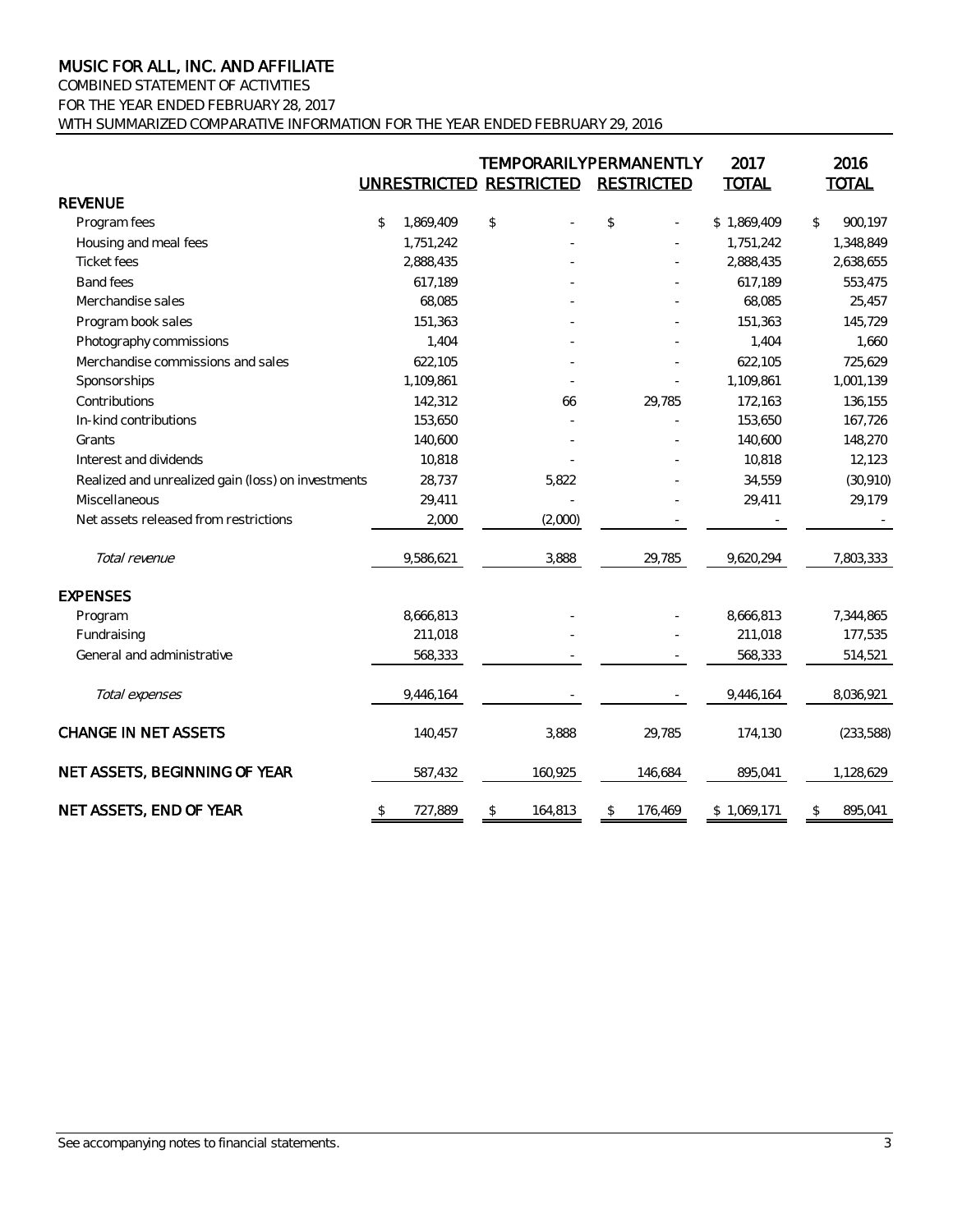# COMBINED STATEMENT OF FUNCTIONAL EXPENSES

FOR THE YEAR ENDED FEBRUARY 28, 2017

WITH SUMMARIZED COMPARATIVE INFORMATION FOR THE YEAR ENDED FEBRUARY 29, 2016

|                                    |                 |                 | <b>GENERAL AND</b>                |               |              |                |              |
|------------------------------------|-----------------|-----------------|-----------------------------------|---------------|--------------|----------------|--------------|
|                                    | <b>PROGRAM</b>  |                 | <b>FUNDRAISING ADMINISTRATIVE</b> |               | 2017         |                | 2016         |
|                                    | <b>EXPENSES</b> | <b>EXPENSES</b> | <b>EXPENSES</b>                   |               | <b>TOTAL</b> |                | <b>TOTAL</b> |
| <b>PROGRAMS</b>                    |                 |                 |                                   |               |              |                |              |
| Awards and trophies                | \$<br>100,003   | \$              | \$                                | $\mathcal{L}$ | 100,003      | $$\mathbb{S}$$ | 110,705      |
| Scholarships and grants            | 7,000           |                 |                                   |               | 7,000        |                | 10,670       |
| Clinicians' and judges' fees       | 1,065,659       |                 |                                   |               | 1,065,659    |                | 827,939      |
| Copyright fees                     | 196,958         |                 |                                   |               | 196,958      |                | 443,118      |
| Cost of merchandise sold           | 265,337         |                 |                                   |               | 265,337      |                | 452,613      |
| Equipment rental                   | 167,247         |                 | 111                               |               | 167,358      |                | 141,485      |
| Program promotion                  | 233,994         | 15,334          | 16,665                            |               | 265,993      |                | 214,214      |
| Facility rental                    | 745,027         |                 |                                   |               | 745,027      |                | 728,607      |
| Participants' housing and meals    | 2,024,752       |                 |                                   |               | 2,024,752    |                | 1,327,513    |
| Outside services                   | 1,483,285       | 950             | 23,362                            |               | 1,507,597    |                | 1,031,342    |
| Other program expenses             | 486,347         | 8,886           | 35,331                            |               | 530,564      |                | 434,118      |
| Total programs and activities      | 6,775,609       | 25,170          | 75,469                            |               | 6,876,248    |                | 5,722,324    |
| PERSONNEL RELATED                  |                 |                 |                                   |               |              |                |              |
| Salaries and contract employees    | 1,130,731       | 126,176         | 280,683                           |               | 1,537,590    |                | 1,352,824    |
| Salaries - payroll taxes           | 78,428          | 9,532           | 19,607                            |               | 107,567      |                | 88,633       |
| 403(b) contribution                | 22,594          | 1,440           | 5,649                             |               | 29,683       |                | 25,878       |
| Staff travel, housing and meals    | 10,297          | 5,446           | 2,059                             |               | 17,802       |                | 19,465       |
| Group insurance                    | 82,490          | 20,814          | 20,622                            |               | 123,926      |                | 129,369      |
| Other personnel related expenses   | 13,179          |                 | 3,295                             |               | 16,474       |                | 4,774        |
| Total personnel related            | 1,337,719       | 163,408         | 331,915                           |               | 1,833,042    |                | 1,620,943    |
| <b>BUILDING AND FACILITY</b>       |                 |                 |                                   |               |              |                |              |
| Depreciation and amortization      | 19,267          | 737             | 4,817                             |               | 24,821       |                | 25,561       |
| Rental - office building           | 172,598         | 7,122           | 46,540                            |               | 226,260      |                | 239,824      |
| Repairs and maintenance            | 28,132          | 854             | 2,100                             |               | 31,086       |                | 16,682       |
| Telephone and utilities            | 40,343          | 1,519           | 10,086                            |               | 51,948       |                | 48,209       |
| Total building and facility        | 260,340         | 10,232          | 63,543                            |               | 334,115      |                | 330,276      |
| OFFICE AND ADMINISTRATIVE          |                 |                 |                                   |               |              |                |              |
| Board of director's expense        | 8,597           | 324             | 2,149                             |               | 11,070       |                | 11,019       |
| Computer services and supplies     | 38,730          | 7,690           | 21,716                            |               | 68,136       |                | 79,239       |
| Business insurance                 | 62,816          | 2,365           | 15,704                            |               | 80,885       |                | 75,245       |
| Professional services              |                 |                 |                                   |               |              |                | 404          |
| Interest                           | 693             |                 | 173                               |               | 866          |                | 834          |
| Franchise, sales, and income taxes | 13,557          |                 |                                   |               | 13,557       |                | 13,614       |
| Other office and administrative    | 168,752         | 1,829           | 57,664                            |               | 228,245      |                | 183,023      |
| Total office and administrative    | 293,145         | 12,208          | 97,406                            |               | 402,759      |                | 363,378      |
|                                    | \$<br>8,666,813 | \$<br>211,018   | \$<br>568,333                     | \$            | 9,446,164    | \$             | 8,036,921    |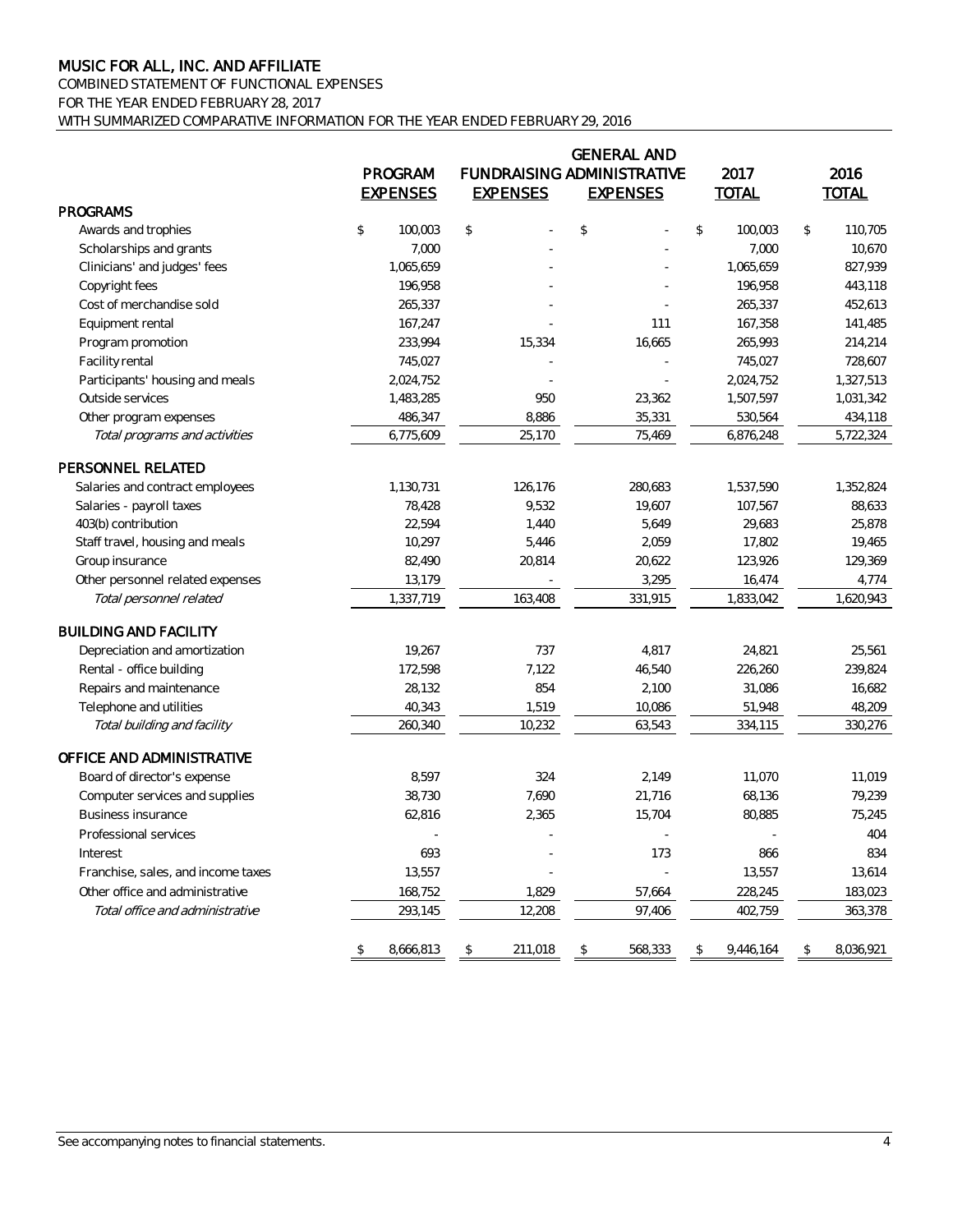# COMBINED STATEMENTS OF CASH FLOWS FOR THE YEARS ENDED FEBRUARY 28, 2017 AND FEBRUARY 29, 2016 Page 1 of 2

# INCREASE IN CASH

|                                                        | 2017            | 2016            |
|--------------------------------------------------------|-----------------|-----------------|
| CASH FLOWS FROM OPERATING ACTIVITIES                   |                 |                 |
| Cash received from program activities and contributors | 9,430,396<br>\$ | 7,824,286<br>\$ |
| Cash paid to suppliers and employees                   | (8, 279, 815)   | (7,665,529)     |
| Interest expense                                       | (866)           | (834)           |
| Interest and dividend income                           | 10,818          | 12,123          |
| Net cash provided by operating activities              | 1,160,533       | 170,046         |
| CASH FLOWS FROM INVESTING ACTIVITIES                   |                 |                 |
| Capital expenditures                                   | (18,065)        | (61, 704)       |
| Proceeds from sale of investments                      |                 | 4,000           |
| Purchases of investments                               | (4,675)         | (7, 816)        |
| Net cash used in investing activities                  | (22, 740)       | (65, 520)       |
| <b>INCREASE IN CASH</b>                                | 1,137,793       | 104,526         |
| CASH, BEGINNING OF YEAR                                | 2,565,854       | 2,461,328       |
| CASH, END OF YEAR                                      | 3,703,647       | 2,565,854<br>\$ |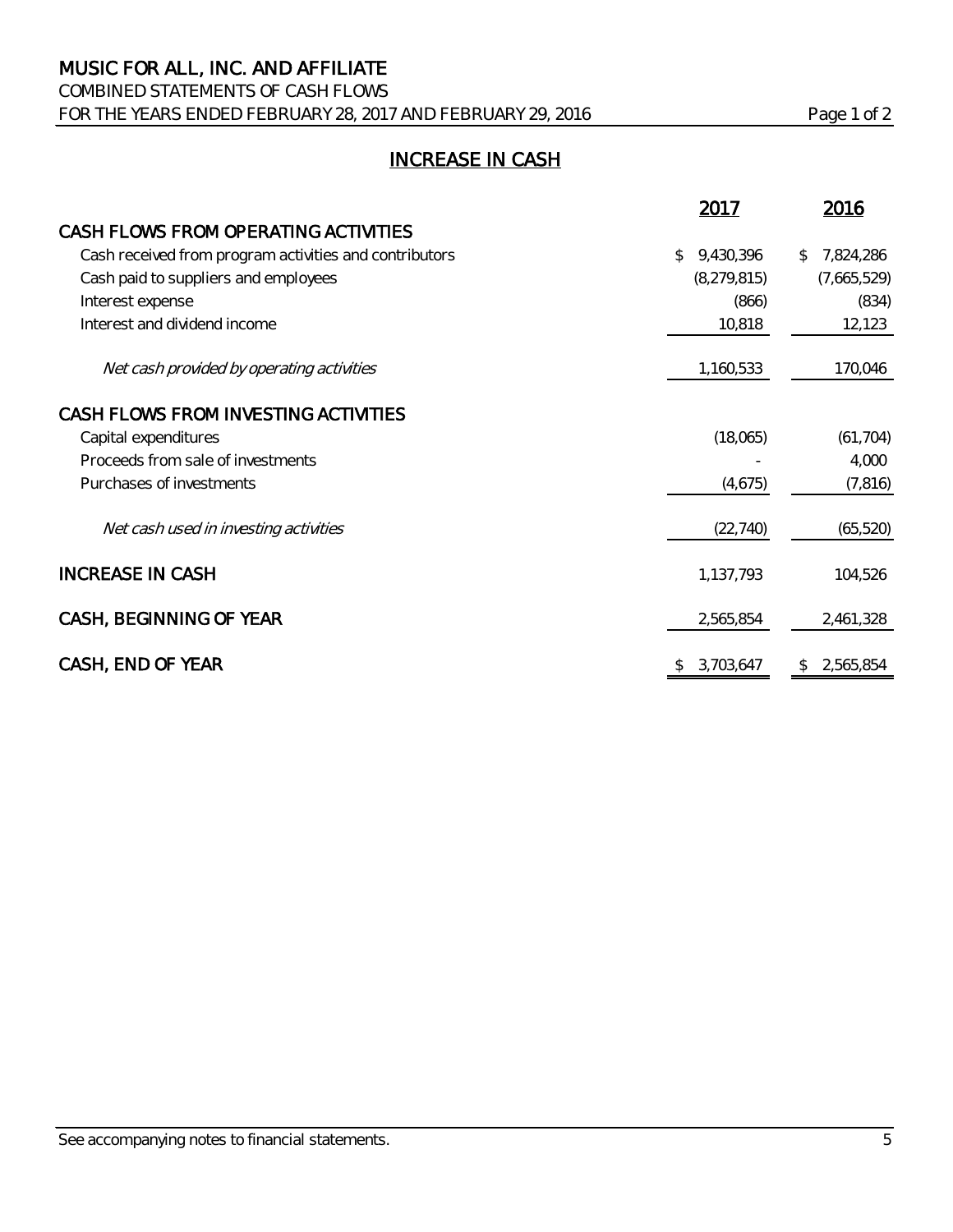COMBINED STATEMENTS OF CASH FLOWS FOR THE YEARS ENDED FEBRUARY 28, 2017 AND FEBRUARY 29, 2016 Page 2 of 2

# RECONCILIATION OF CHANGE IN NET ASSETS TO NET CASH PROVIDED BY OPERATING ACTIVITIES

|                                                                                               | 2017          | 2016            |
|-----------------------------------------------------------------------------------------------|---------------|-----------------|
| <b>CHANGE IN NET ASSETS</b>                                                                   | 174,130<br>\$ | (233,588)<br>\$ |
| ADJUSTMENTS TO RECONCILE CHANGE IN NET ASSETS TO<br>NET CASH PROVIDED BY OPERATING ACTIVITIES |               |                 |
| Depreciation                                                                                  | 24,821        | 25,561          |
| Realized and unrealized (gain) loss on investments                                            | (34, 559)     | 30,910          |
| (Increase) decrease in operating assets:                                                      |               |                 |
| Accounts receivable, net                                                                      | (108, 264)    | (87, 444)       |
| Pledge receivable                                                                             | (22, 954)     |                 |
| Inventory                                                                                     | (1, 312)      | 488             |
| Prepaid expenses                                                                              | 30,863        | (113,689)       |
| Increase (decrease) in operating liabilities:                                                 |               |                 |
| Accounts payable                                                                              | (51, 623)     | 44,117          |
| Accrued expenses                                                                              | 1,010,068     | (32, 302)       |
| Prepaid event income                                                                          | 206,380       | 323,269         |
| Deferred trust liability                                                                      | (1,533)       | (1, 433)        |
| Reserve for license fees                                                                      | (65, 484)     | 214,157         |
| Total adjustments                                                                             | 986,403       | 403,634         |
| NET CASH PROVIDED BY OPERATING ACTIVITIES                                                     | 1,160,533     | 170,046<br>\$   |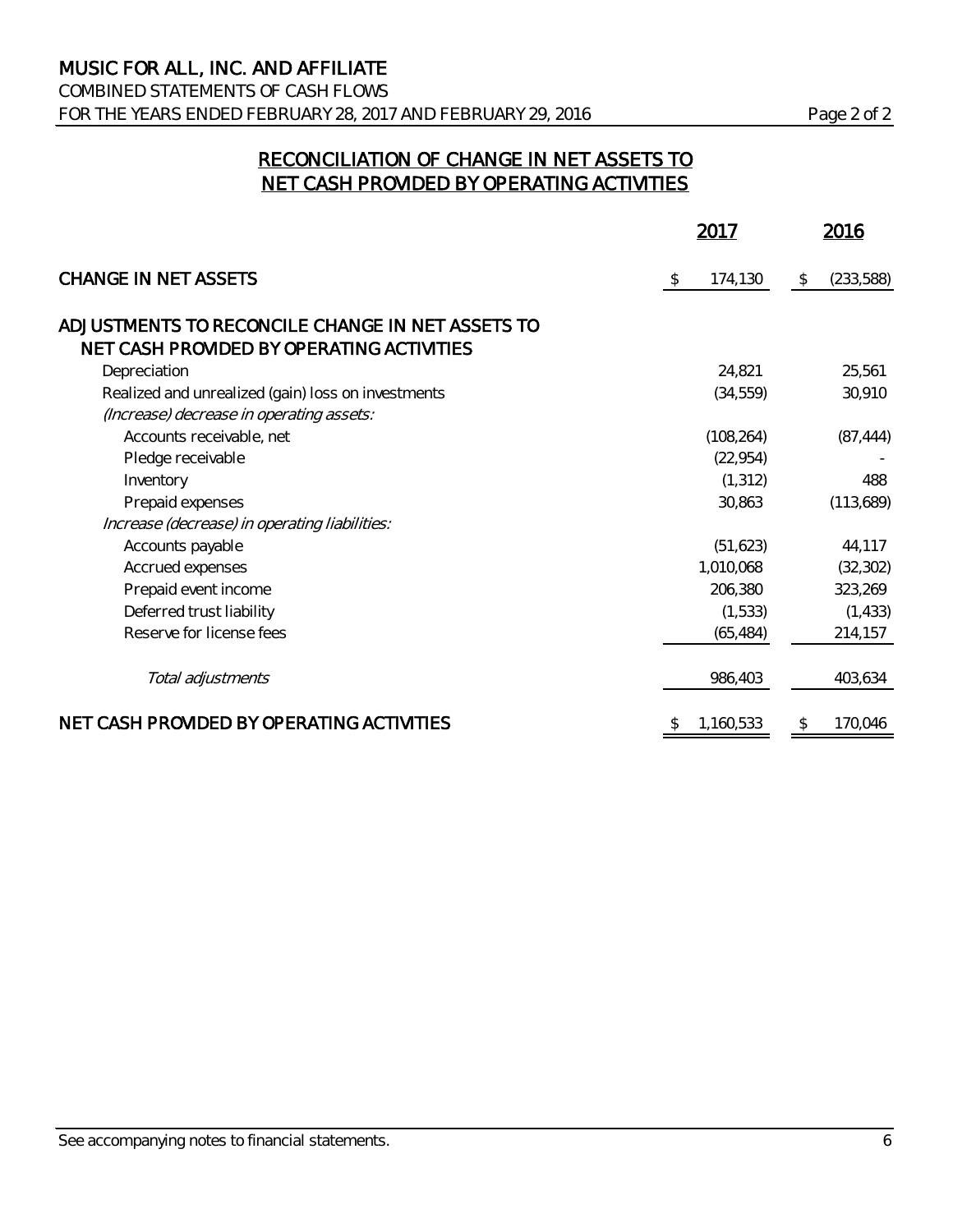### GENERAL

Music for All, Inc. (Music for All) is an Illinois not-for-profit corporation located in Indiana whose mission is to create, provide and expand positively life-changing experiences through music for all. Music for All is one of the largest and most influential national music education organizations in support of active music-making, combining programming at a national level with active and ongoing advocacy for the music education and the arts. The majority of its revenues come from program registrations and sponsorships.

The combined financial statements include the activities of Music for All Foundation (Foundation), an organization affiliated through common control, which awards grants and scholarships to further music education.

#### PRINCIPLES OF COMBINATION

The accompanying financial statements include the accounts of Music for All and the Foundation (the Organizations). All significant transactions and balances between the Organizations have been eliminated.

#### BASIS OF ACCOUNTING AND USE OF ESTIMATES

The accompanying financial statements have been prepared on the accrual basis of accounting. The preparation of financial statements in conformity with accounting principles generally accepted in the United States of America (GAAP) requires management to make estimates and assumptions that affect the reported amounts of assets and liabilities and disclosure of contingent assets and liabilities at the date of the financial statements and reported amounts of revenues and expenses during the reporting period. Actual results could differ from those estimates.

#### SUMMARIZED COMPARATIVE INFORMATION

The financial statements include certain prior year summarized comparative information in total, but not by net asset class and functional expense class. Such information does not include sufficient detail to constitute a presentation in conformity with GAAP. Accordingly, such information should be read in conjunction with the Organizations' financial statements for the year ended February 29, 2016, from which the summarized information was derived.

### CASH

For purposes of the statement of cash flows, the Organizations consider all highly liquid temporary cash investments purchased with a maturity of three months or less to be cash equivalents. The Organizations had no cash equivalents at February 28, 2017 and February 29, 2016. The Organizations maintain cash balances at commercial banks. Music for All had a cash balances in excess of Federal Deposit Insurance Corporation (FDIC) limits at February 28, 2017.

### RECEIVABLES AND CREDIT POLICIES

Accounts receivable are stated at the amount billed. Account balances with invoices over 90 days past the due date are considered delinquent. In addition to management attempting collection on all accounts over 90 days, those accounts are placed on hold status until payment arrangements are made. Receivable balances are not written off as bad debts until approved by the Board of Directors.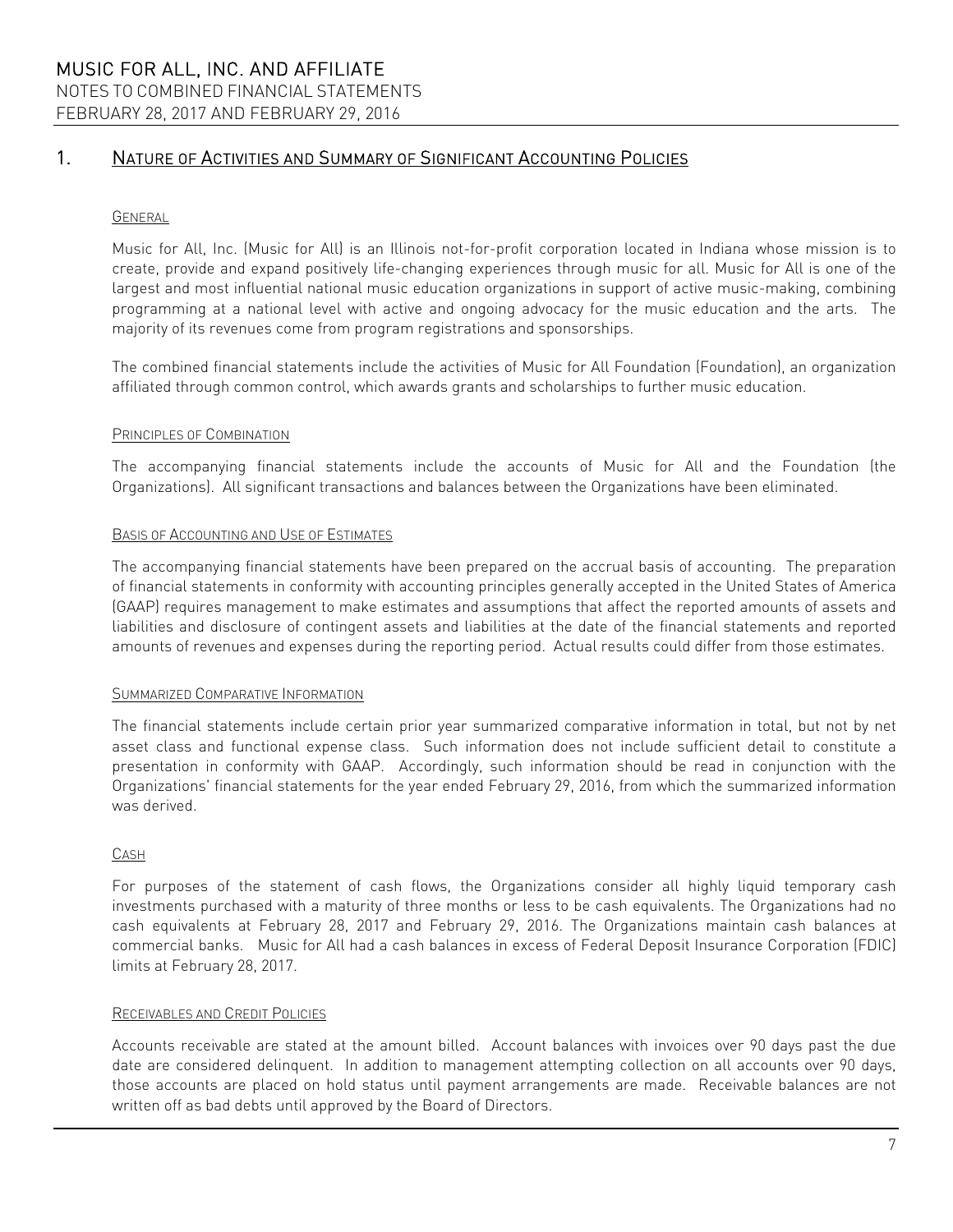#### RECEIVABLES AND CREDIT POLICIES, CONTINUED

Payments of accounts receivable are allocated to the specific invoices identified on the remittance advice or, if unspecified, the participant is contacted to determine to which outstanding invoices to apply payment.

#### INVENTORY

Inventory, consisting of audio and video recordings, has been valued at the lower of cost, determined on a first-in, first-out (FIFO) basis, or market.

#### PROPERTY AND EQUIPMENT

Property and equipment are recorded at cost and depreciation is computed using the straight-line method over the estimated useful lives of the assets (5-10 years for furniture and equipment). Leasehold improvements are amortized over the term of the lease.

### OTHER ASSETS

A trademark was acquired during the 2007 merger and was recorded at the previous entity's cost. The trademark is reviewed for impairment on an annual basis.

#### REVENUE RECOGNITION

Event fees and related revenue are recognized in the period in which the event occurs. Amounts collected in advance are recorded as prepaid event income. Sales and commissions are recognized when earned.

Donors' unconditional promises to give cash and other assets are required to be recognized as contribution revenue in the period the promises are made. Promises which are conditional or which are not supported by appropriate documentation are not recognized as contribution revenue until conditions have been satisfied or amounts have been received. Donations of material and supplies, including the use of a facility, are recorded as revenue (in-kind contributions) and applicable expense at their estimated fair value at the date of the donation.

Contributions that are restricted by the donor are reported as increases in unrestricted net assets if the restrictions expire in the year in which the contributions are recognized. All other donor-restricted contributions are reported as increases in temporarily restricted net assets. When a restriction expires, temporarily restricted net assets are reclassified to unrestricted net assets.

#### RESERVE FOR LICENSE FEES

The financial statements include a reserve liability for management's estimate of royalties and license fees due (or potentially due) on distribution for the past three years on audio/video media of Music for All events. Provisions to the reserve are based on total audio/video media distributed during the year.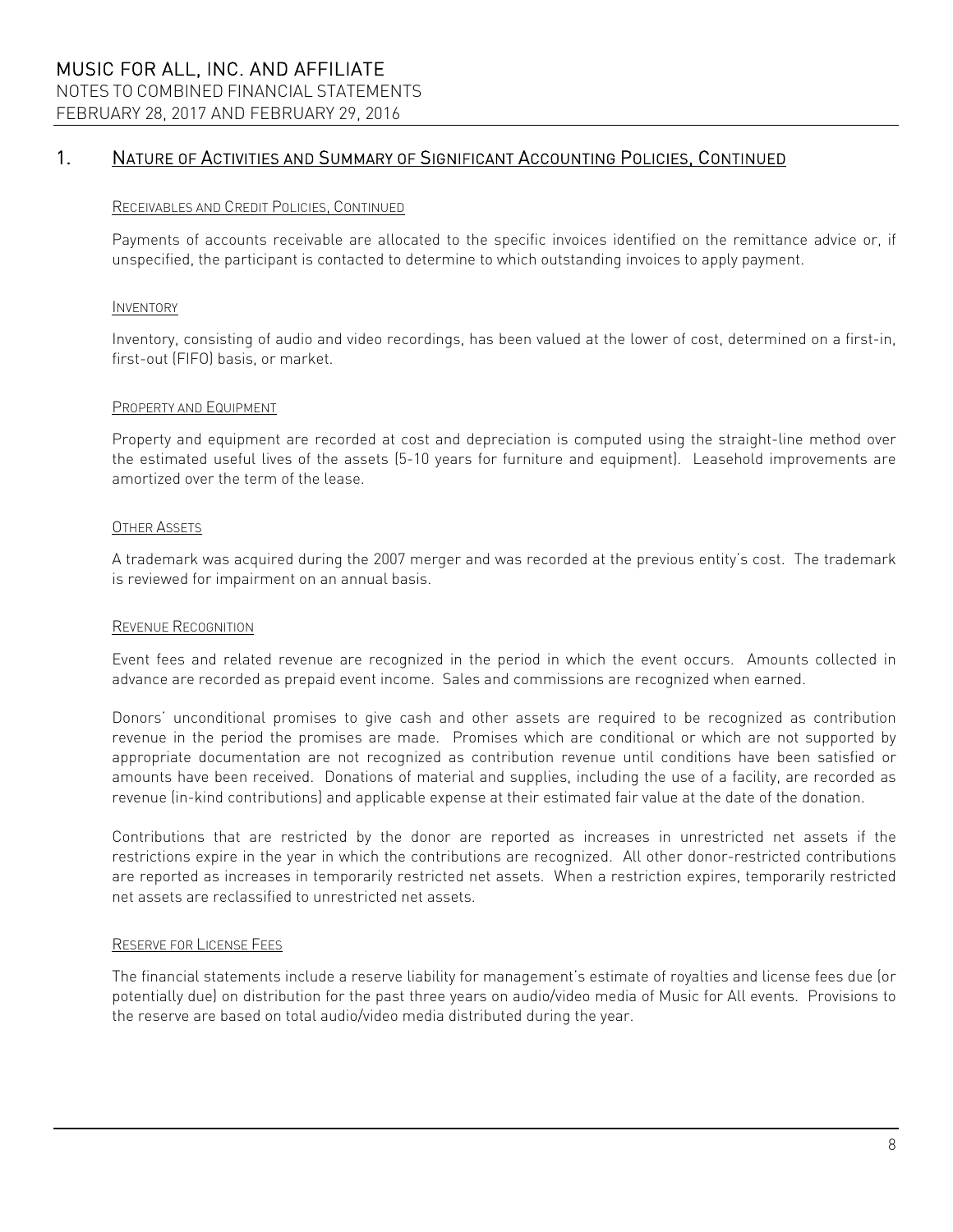### NET ASSET CLASSIFICATIONS

As required by Accounting Standards for the Presentation of Financial Statements of Not-For-Profit Organizations, the Organizations are required to report information regarding the changes in and total of each of the net asset classes, based upon donor restrictions, as applicable. Net assets are to be classified as unrestricted, temporarily restricted and permanently restricted.

The following classes of net assets are maintained:

#### UNRESTRICTED NET ASSETS

The unrestricted net asset class includes general and board designated assets and liabilities of the Organizations. The unrestricted net assets of the Organizations may be used at the discretion of management to support the Organizations' purposes and operations. The Board of Directors has designated a portion of the unrestricted assets to be used in the event of an emergency in the amount of \$94,199 at February 28, 2017 and February 29, 2016.

#### TEMPORARILY RESTRICTED NET ASSETS

The temporarily restricted net asset class includes assets of Music for All and the Foundation related to gifts with explicit donor-imposed restrictions that have not been met as to a specified purpose or to later periods of time or after specified dates. Donor restricted promises to give that are due in future periods and are not permanently restricted are classified as temporarily restricted net assets. Temporarily restricted net assets are comprised of the following at February 28, 2017 and February 29, 2016:

|                                                                   | 2017          | 2016          |
|-------------------------------------------------------------------|---------------|---------------|
| National Association of Uniform Manufacturers<br>and Distributors | \$<br>1,050   | \$<br>1,000   |
| Mark Jolesch Scholarship                                          | 391           | 373           |
| McLeroy Scholarship Fund                                          | 1,451         | 1,382         |
| <b>Tang Family Scholarship</b>                                    | 69            |               |
| The Paynter Project                                               | 3,158         | 3,008         |
| Mark Williams Fund                                                | 107,976       | 104,723       |
| Revelli Scholarship                                               | 260           | 200           |
| Guitar Center, Inc. - teacher education fund                      | 50,000        | 50,000        |
| L.J. Hancock Memorial Endowment                                   | 308           | 139           |
| Fred J. Miller Scholarship Fund                                   | 150           | 100           |
|                                                                   | \$<br>164,813 | \$<br>160,925 |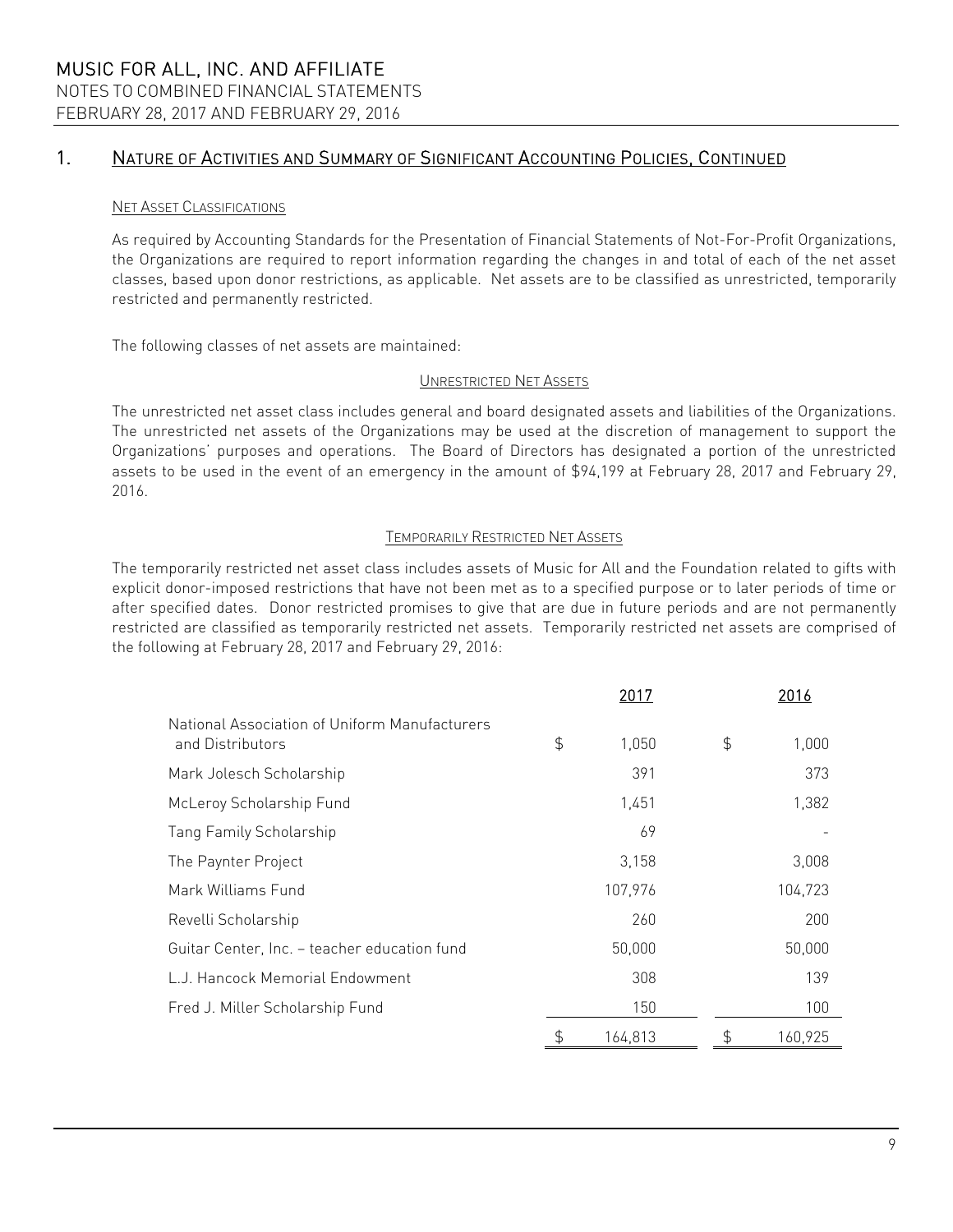### NET ASSET CLASSIFICATIONS, CONTINUED

### Permanently Restricted Net Assets

The permanently restricted net asset class includes assets of the Foundation for which the donor has stipulated that the contribution be maintained in perpetuity. Donor imposed restrictions limiting the use of the assets or its economic benefit neither expire with the passage of time nor can be removed by satisfying a specific purpose. Permanently restricted net assets are comprised of the following at February 28, 2017 and February 29, 2016:

|                                 | 2017         | 2016         |
|---------------------------------|--------------|--------------|
| Honor Band Chair Endowment      | \$<br>50,750 | \$<br>50,750 |
| L.J. Hancock Memorial Endowment | 35,723       | 35,374       |
| Sandy Feldstein Legacy Fund     | 36,556       | 36,356       |
| Fred J. Miller Scholarship Fund | 21,000       | 21,000       |
| Tang Family Scholarship Fund    | 27.954       |              |
| <b>Foundation Endowment</b>     | 4,486        | 3,204        |
|                                 | 176,469      | 146,684      |

#### IN-KIND CONTRIBUTIONS

The Organizations receive contributed services, goods, and use of facilities. The fair market value of these services, goods and facilities of \$153,650 and \$167,726 for the years ended February 28, 2017 and February 29, 2016, respectively, has been reflected in the accompanying financial statements. This includes annual rent of \$132,000 for the years ended February 28, 2017 and February 29, 2016. See Note 10. Accordingly, these transactions have been treated as non-cash transactions and are properly excluded from the statement of cash flows.

#### EXPENSE ALLOCATION

Expenses have been classified as program (event expenses), fundraising, and general and administrative expenses based on the actual direct expenditures and cost allocation based on estimates of time and usage by the Organizations' personnel and programs.

### ADVERTISING COSTS

The Organizations incurred \$85,310 and \$36,748 in advertising expense for the years ended February 28, 2017 and February 29, 2016, respectively. These costs were expensed as incurred.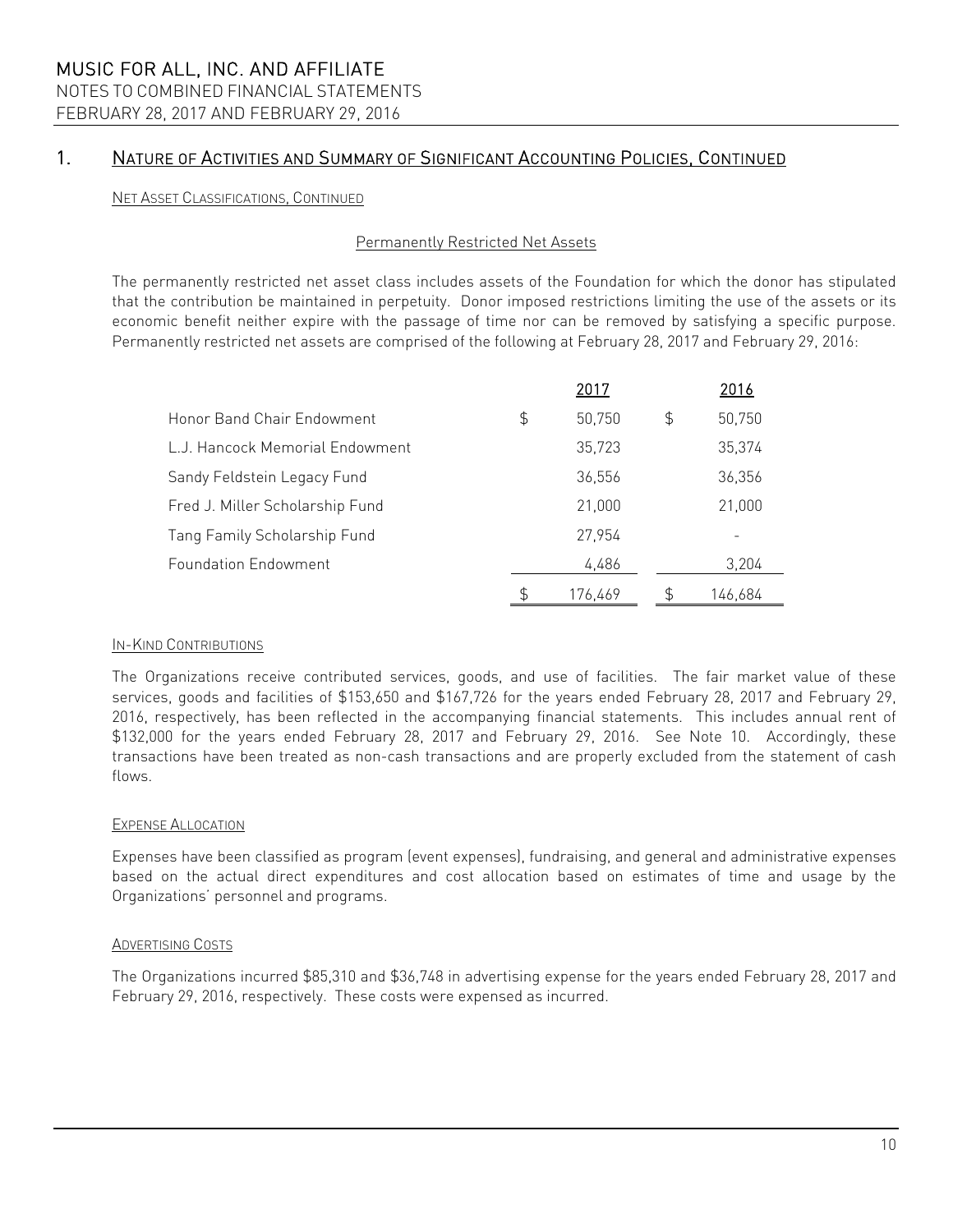### FAIR VALUE MEASUREMENTS

Accounting Standards for Fair Value Measurement define fair value as the exchange price that would be received for an asset or paid to transfer a liability (exit price) in the principal or most advantageous market for the asset or liability in an orderly transaction between market participants at the measurement date. Those standards also establish a three-level fair value hierarchy that prioritizes the inputs to valuation techniques used to measure fair value, giving highest priority to unadjusted quoted prices in active markets for identical assets or liabilities (level 1 measurements) and lowest priority to unobservable inputs (level 3 measurements).

Level 1 inputs are quoted prices (unadjusted) in active markets for identical assets or liabilities that the reporting entity has the ability to access at the measurement date. Level 2 inputs are inputs other than quoted prices included within Level 1 that are observable for the asset or liability, either directly or indirectly. Level 3 inputs are unobservable inputs for the asset or liability.

Assets measured on a recurring basis at February 28, 2017 and February 29, 2016 are as follows:

| 2017               |               | Fair Value |               | Quoted<br>Prices in<br>Active<br>Markets for<br>Identical<br>Assets<br>[Level 1] |               | Significant<br>Other<br>Observable<br>Inputs<br>[Level 2] |               | Significant<br>Unobservable<br>Inputs<br>[Level 3] |
|--------------------|---------------|------------|---------------|----------------------------------------------------------------------------------|---------------|-----------------------------------------------------------|---------------|----------------------------------------------------|
| Mutual funds       |               |            |               |                                                                                  |               |                                                           |               |                                                    |
| Growth             | $\frac{4}{5}$ | 69,487     | $\frac{4}{5}$ | 69,487                                                                           | $\frac{4}{5}$ |                                                           | $\frac{4}{5}$ |                                                    |
| Value              |               | 101,115    |               | 101,115                                                                          |               |                                                           |               |                                                    |
| Blended            |               | 6,536      |               | 6,536                                                                            |               |                                                           |               |                                                    |
| Emerging markets   |               | 8,086      |               | 8,086                                                                            |               |                                                           |               |                                                    |
| Fixed income       |               | 112,013    |               | 112,013                                                                          |               |                                                           |               |                                                    |
| Total mutual funds | \$            | 297,237    | \$            | 297,237                                                                          | \$            |                                                           |               |                                                    |
| Pledge receivable  | \$            | 22,954     | \$            |                                                                                  | \$            | 22,954                                                    |               |                                                    |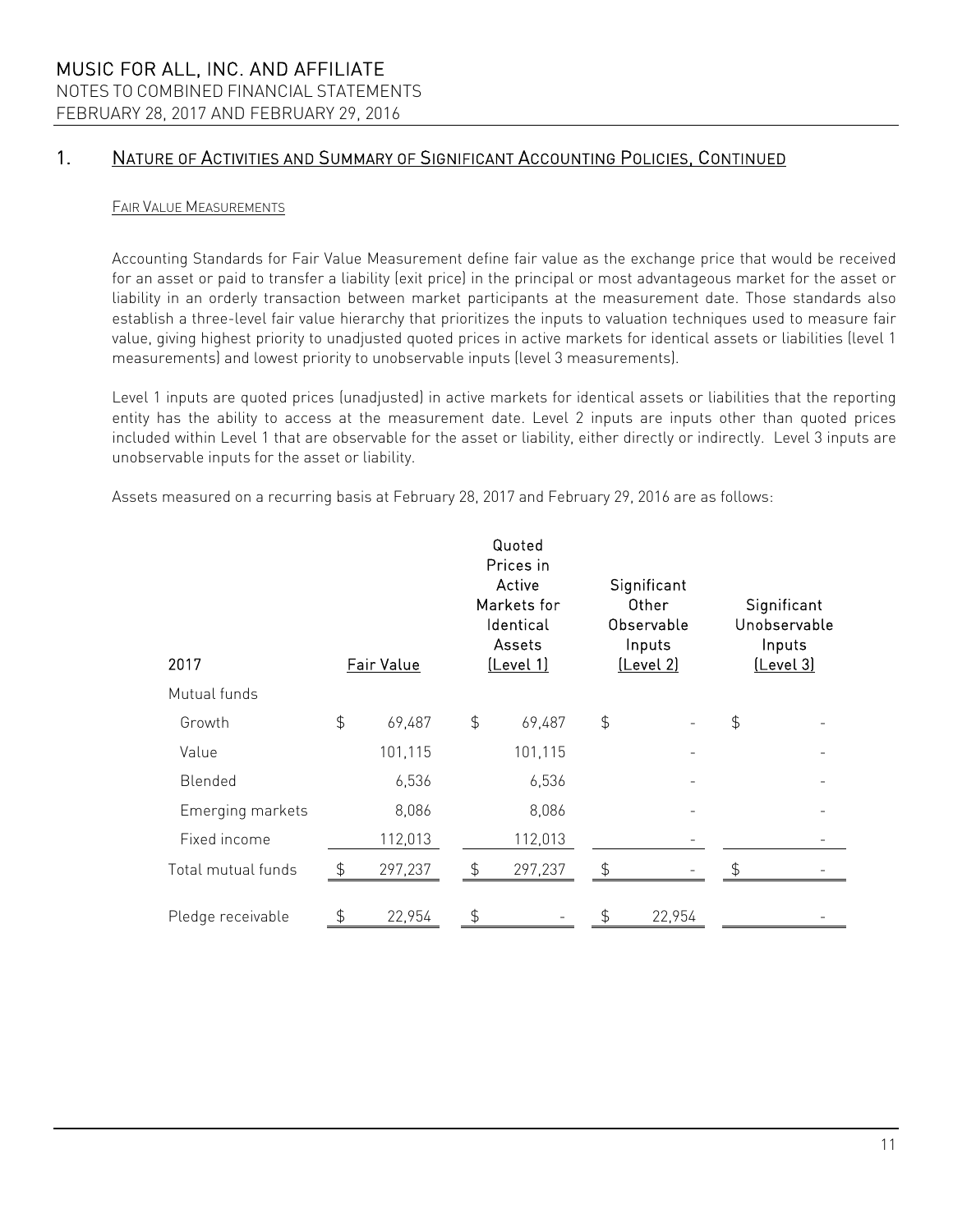# NOTES TO COMBINED FINANCIAL STATEMENTS

FEBRUARY 28, 2017 AND FEBRUARY 29, 2016

### 1. NATURE OF ACTIVITIES AND SUMMARY OF SIGNIFICANT ACCOUNTING POLICIES, CONTINUED

FAIR VALUE MEASUREMENTS, CONTINUED

| 2016             | Fair Value   |               | Quoted<br>Prices in<br>Active<br>Markets for<br>Identical<br>Assets<br>[Level 1] | Significant<br>Other<br>Observable<br>Inputs<br>[Level 2] |               | Significant<br>Unobservable<br>Inputs<br>[Level 3] |
|------------------|--------------|---------------|----------------------------------------------------------------------------------|-----------------------------------------------------------|---------------|----------------------------------------------------|
| Mutual funds     |              |               |                                                                                  |                                                           |               |                                                    |
| Growth           | \$<br>60,462 | $\frac{4}{5}$ | 60,462                                                                           | \$                                                        | $\frac{1}{2}$ |                                                    |
| Value            | 85,289       |               | 85,289                                                                           |                                                           |               |                                                    |
| Blended          | 4,958        |               | 4,958                                                                            |                                                           |               |                                                    |
| Emerging markets | 6,126        |               | 6,126                                                                            |                                                           |               |                                                    |
| Fixed income     | 101,168      |               | 101,168                                                                          |                                                           |               |                                                    |
|                  | 258,003      | \$            | 258,003                                                                          | \$                                                        | \$            |                                                    |

Following is a description of the valuation methodologies used for assets measured at fair market value:

- Mutual funds and fixed income Valued at the net asset value of shares held by the Organizations at yearend as quoted in the active market.
- Pledge receivable Valued at the net present value of future cash flows. See Note 2.

The valuation methodologies have not changed during the year ended February 28, 2017.

### **SUBSEQUENT EVENTS**

Subsequent events have been evaluated by management through September 13, 2017, which is the date the financial statements were available to be issued. See Note 11.

### 2. PLEDGE RECEIVABLE

Pledge receivable is recorded at its estimated fair value. Amounts due in more than one year are recorded at the present value of future cash flows, discounted at a rate of 4.27%. Pledge receivable consisted of the following at February 28, 2017:

Pledge receivable expected to be collected in:

| Less than one year             | 5,000   |
|--------------------------------|---------|
| One to five years              | 20,000  |
| Less discount to present value | (2,046) |
|                                | 22.954  |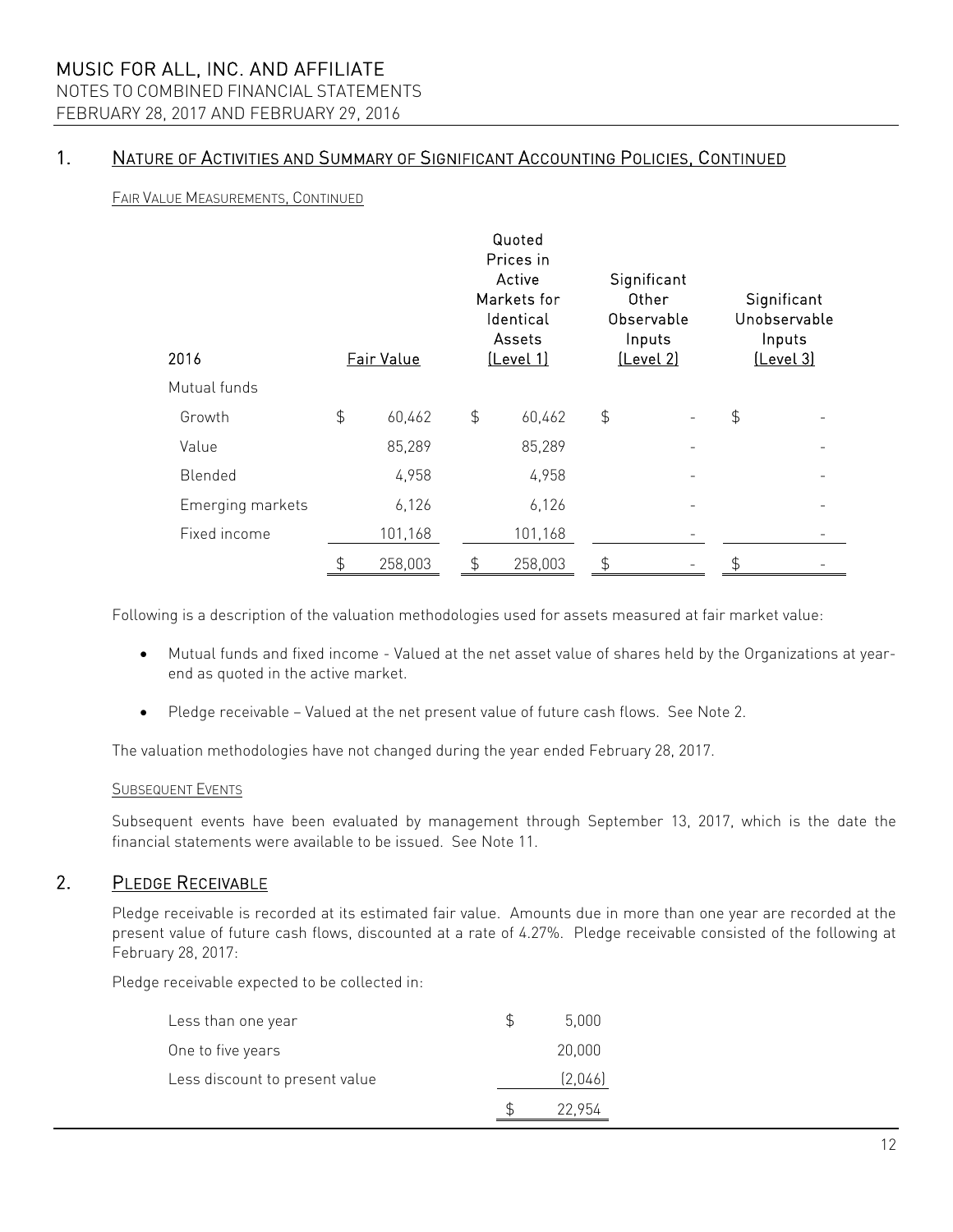### 3. ENDOWMENT FUNDS

The Organizations' endowment consists of donor permanently restricted contributions that were made to provide a source of income for scholarships. As required by Generally Accepted Accounting Principles (GAAP), net assets associated with endowment funds are classified and reported based on the existence or absence of donor-imposed restrictions.

### INTERPRETATION OF RELEVANT LAW

The Board of Directors of the Organizations have interpreted the State Prudent Management of Institutional Funds Act (SPMIFA) as requiring the preservation of the purchasing power of the original gift as of the gift date of the donor-restricted endowment funds absent explicit donor stipulations to the contrary. As a result of this interpretation, the Organizations classify as permanently restricted net assets the original value of gifts donated to the permanent endowment. In accordance with SPMIFA, the Organizations consider the following factors in making a determination to appropriate or accumulate donor-restricted endowment funds:

- (1) The duration and preservation of the fund
- (2) The purposes of the Organizations and the donor-restricted endowment fund
- (3) General economic conditions
- (4) The possible effect of inflation and deflation
- (5) The expected total return from income and the appreciation of investments
- (6) Other resources of the Organizations
- (7) The investment policies of the Organizations

Changes in Endowment Net Assets for the years ended February 28, 2017 and February 29, 2016:

| 2017                                       | Temporarily<br>Restricted | Permanently<br>Restricted |                | <u>Total</u> |
|--------------------------------------------|---------------------------|---------------------------|----------------|--------------|
| Endowment net assets,<br>beginning of year | \$<br>239                 | \$<br>146,684             | $\mathfrak{P}$ | 146,923      |
| Donations                                  |                           | 29,785                    |                | 29,785       |
| Investment income                          | 7,333                     |                           |                | 7,333        |
| Appropriation of                           |                           |                           |                |              |
| endowment net                              |                           |                           |                |              |
| assets for expenditure                     | (7, 114)                  |                           |                | (7, 114)     |
| Endowment net                              |                           |                           |                |              |
| assets, end of year                        | 458                       | \$<br>176,469             | \$             | 176,927      |
|                                            |                           |                           |                |              |
|                                            |                           |                           |                |              |
|                                            | Temporarily               | Permanently               |                |              |
| 2016                                       | Restricted                | Restricted                |                | Total        |
| Endowment net assets,                      |                           |                           |                |              |
| beginning of year                          | \$<br>110                 | \$<br>145,481             | \$             | 145,591      |
| Donations                                  |                           | 1,203                     |                | 1,203        |
| Investment income                          | 7,273                     |                           |                | 7,273        |
| Appropriation of                           |                           |                           |                |              |
| endowment net                              |                           |                           |                |              |
| assets for expenditure                     | (7, 144)                  |                           |                | (7, 144)     |
| Endowment net                              |                           |                           |                |              |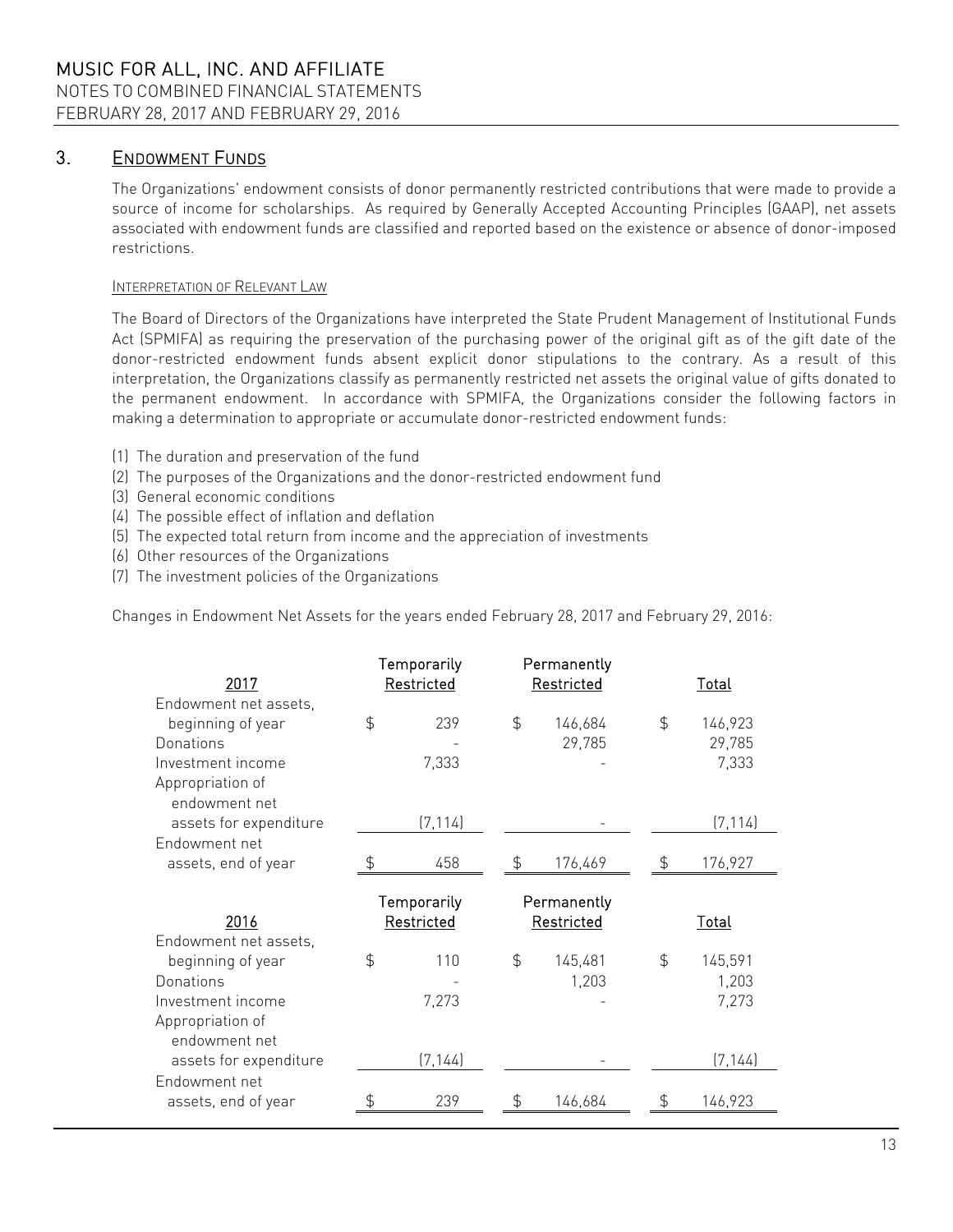### 3. ENDOWMENT FUNDS, CONTINUED

### RETURN OBJECTIVES AND RISK PARAMETERS

The Organizations have adopted investment policies for endowment assets that attempt to provide a predictable stream of funding to programs supported by the endowment while seeking to maintain the purchasing power of the endowment assets. Endowment assets include those assets of donor-restricted funds that the Organizations must hold in perpetuity.

#### STRATEGIES EMPLOYED FOR ACHIEVING OBJECTIVES

To satisfy long-term rate-of-return objectives, the Organizations rely on a total return strategy administered by PNC Investments in which investment returns are achieved through both capital appreciation (realized and unrealized) and current yield (interest and dividends). PNC Investments targets a diversified asset allocation that places a greater emphasis on long-term growth and a reasonable return.

#### SPENDING POLICY AND HOW THE INVESTMENT OBJECTIVES RELATE TO SPENDING POLICY

The Organizations have a policy whereby disbursements can be made up to 5% of the endowment's previous year fund balance for the Organizations' scholarships. This is consistent with the Organizations' objective to maintain the purchasing power of the endowment assets held in perpetuity or for a specified term as well as to provide additional real growth through investment return.

### 4. INVESTMENTS

Consistent with Accounting Standards for Investments Held by Not-for-Profits, investments in equity securities with readily determinable fair values and all investments in debt securities are measured at fair value in the statements of financial position. Unrealized gains and losses are based on the differences between cost and fair value of each classification of security and are reported in the statement of activities. Fair market value is determined by quoted prices in the active market.

Cost and fair value of investments at February 28, 2017 and February 29, 2016 are as follows:

|                       | 2017         |             | 2016    |             |
|-----------------------|--------------|-------------|---------|-------------|
|                       | Fair         | 2017        | Fair    | 2016        |
|                       | <u>Value</u> | <u>Cost</u> | Value   | <u>Cost</u> |
| Marketable Securities | 297,237      | 267,731     | 258,003 | 262,727     |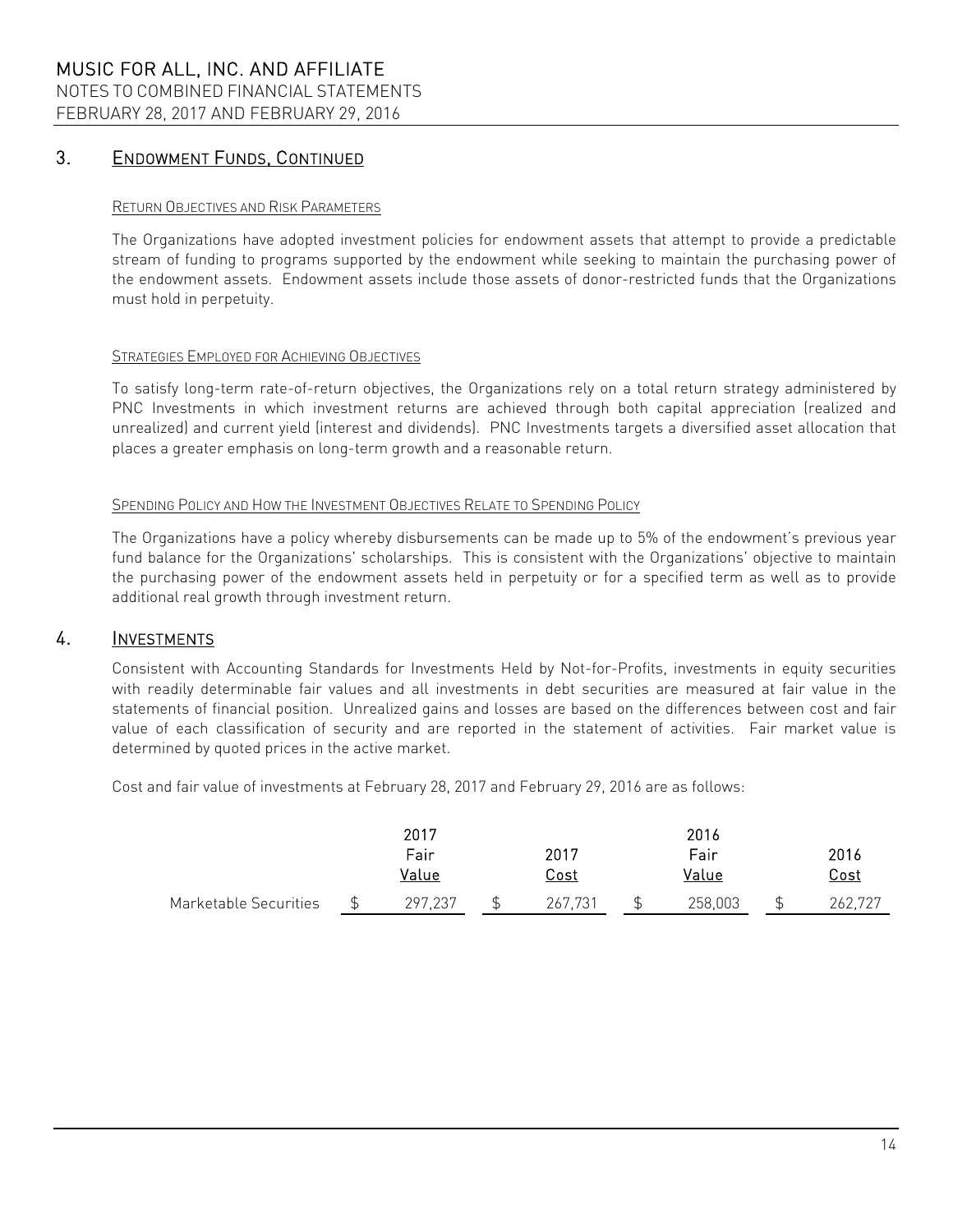### NOTES TO COMBINED FINANCIAL STATEMENTS

FEBRUARY 28, 2017 AND FEBRUARY 29, 2016

### 5. PROPERTY AND EQUIPMENT

Property and equipment at February 28, 2017 and February 29, 2016 is as follows:

|                                           | 2017          |    | 2016        |
|-------------------------------------------|---------------|----|-------------|
| Leasehold improvements                    | \$<br>764,818 | \$ | 763,638     |
| Capitalized software                      | 33,724        |    | 30,205      |
| Furniture and equipment                   | 745,262       |    | 731,897     |
|                                           | 1,543,804     |    | 1,525,740   |
| Accumulated depreciation and amortization | (1,459,935)   |    | (1,435,115) |
|                                           | 83,869        | S  | 90,625      |

### 6. PREPAID EVENT INCOME

Music for All records prepaid event income when funds are collected in advance for events. Once the event takes place, the funds are recognized as income. The prepaid account also includes sponsorship income that is contractually obligated to Music for All. Income is recognized as Music for All fulfills the contract requirements. Prepaid event income as of February 28, 2017 and February 29, 2016 was \$2,686,315 and \$2,479,935, respectively.

### 7. BANK LINE OF CREDIT

Music for All maintained a \$620,000 line of credit with a bank that expired in August 2017. The line of credit bore interest at the LIBOR rate plus 3.5% (4.28% at February 28, 2017). Music for All had no outstanding balance on the line of credit at February 28, 2017 and February 29, 2016. As of the date the financial statements were available to be issued, Music for All was in the process of renewing the line of credit. The line of credit was renewed on September 6, 2017.

### 8. DEFERRED TRUST LIABILITY

Music for All received a charitable gift annuity trust of \$75,000 during the year ended February 29, 2008. Under this trust agreement, Music for All is required to pay the donor \$4,125 annually, in quarterly installments. Music for All has recorded a deferred trust liability for the estimated value of these payments. The deferred trust liability was \$33,897 and \$35,430 at February 28, 2017 and February 29, 2016, respectively.

### 9. TAX STATUS

Music for All and the Foundation are not-for-profit organizations, exempt from income taxes under Section 501(c)(3) of the U. S. Internal Revenue Code and have been classified as organizations that are not private foundations under Section 509(a) of the Internal Revenue Code. However, if income is generated from certain activities not directly related to Music for All's tax exempt purpose, such income would be subject to taxation as unrelated business income.

### 10. EMPLOYEE BENEFIT PLAN

Music for All maintains a Section 403(b) salary reduction retirement plan. The plan covers essentially all salaried employees who have completed one year of service. The plan agreement provides for discretionary employer matching contributions. The discretionary match is at an amount not to exceed 4% of the employee's annual salary.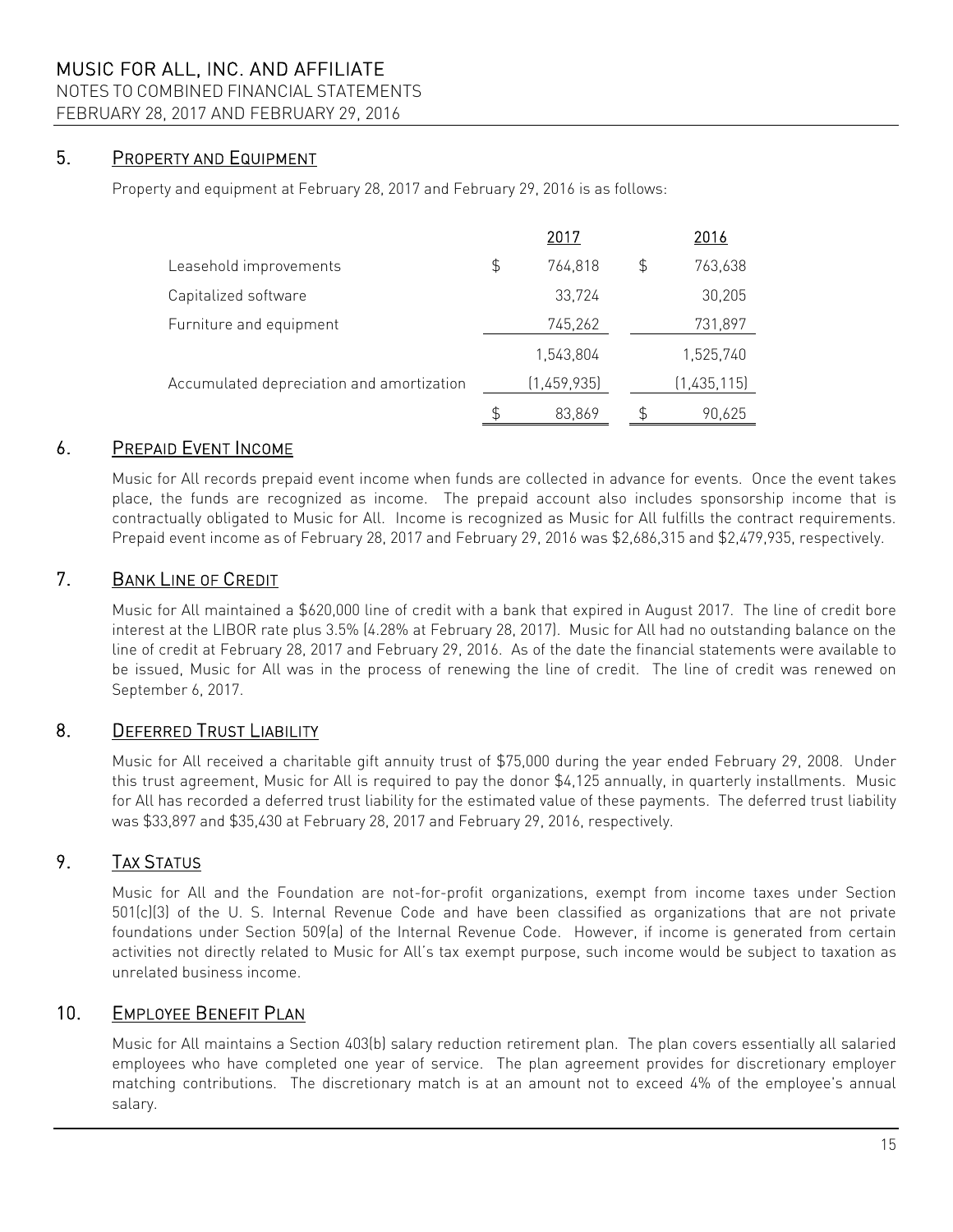FEBRUARY 28, 2017 AND FEBRUARY 29, 2016

### 10. EMPLOYEE BENEFIT PLAN, CONTINUED

The matching contributions are subject to a six-year graded vesting schedule that provides 20% vesting after two years of service and 20% per year thereafter (100% vested after six years of service). Music for All's contributions for the years ended February 28, 2017 and February 29, 2016 totaled \$29,683 and \$25,878, respectively.

### 11. LEASES

Music for All has a lease for office space, that expires June 2023. Rent escalates annually. The straight-line rent payments are \$5,652 per month. Total lease expense under the office lease was \$67,819 for the year ended February 28, 2017. The liability related to the difference between straight-line rent and actual cash rental payments of \$176,344 and\$189,908 at February 28, 2017 and February 29, 2016, respectively is reflected in accrued expenses on the statements of financial position. The estimated fair market value of this lease was approximately \$20,000 per month. In recognition of the contribution, the donor was acknowledged as a sponsor at events throughout the fiscal year, carrying a value of approximately \$40,000. Accordingly, the fair market value of the lease recognized in fiscal year 2017 was \$132,000, as noted in Note 1, which is recorded as an in-kind contribution for the leased office space.

Music for All also leases office equipment under operating leases that have various expiration dates through August 2020. Equipment rental expense for the years ended February 28, 2017 and February 29, 2016 for these leases amounted to \$24,002 and \$23,231, respectively. Music for All rents other equipment on a temporary basis for camps and other activities.

Future minimum lease payments required under these leases are as follows for the years ending February:

| 2018       | \$<br>69,539  |
|------------|---------------|
| 2019       | 87,624        |
| 2020       | 105,709       |
| 2021       | 112,552       |
| 2022       | 122,607       |
| Thereafter | 187,048       |
|            | \$<br>685,079 |

### 12. COMMITMENTS

Music for All has contracted to hold a portion of its programming activities at two venues through June 2023 and November 2023. The minimum annual amounts due under these contracts are \$395,000. Music for All reserves hotel rooms in advance of future events which have commitments. The fiscal year 2018 and 2019 agreements were signed prior to February 28, 2017. The 2018 agreement had a food and beverage minimum of \$190,000. If the minimum is not met, Music for All owes the shortage multiplied by 40%. The contract also includes a cancellation clause with escalating cancellation penalties. The 2018 event was held in March 2017 and Music for All did not incur any cancellation or food and beverage penalties. The 2019 agreement has a food and beverage minimum of \$195,000. If the minimum is not met, Music for all owes the shortage multiplied by 40%. The agreement also includes escalating cancellation clauses whereby Music for All would owe \$240,000 if the event is cancelled prior to December 31, 2017 or \$360,000 if the event is cancelled thereafter.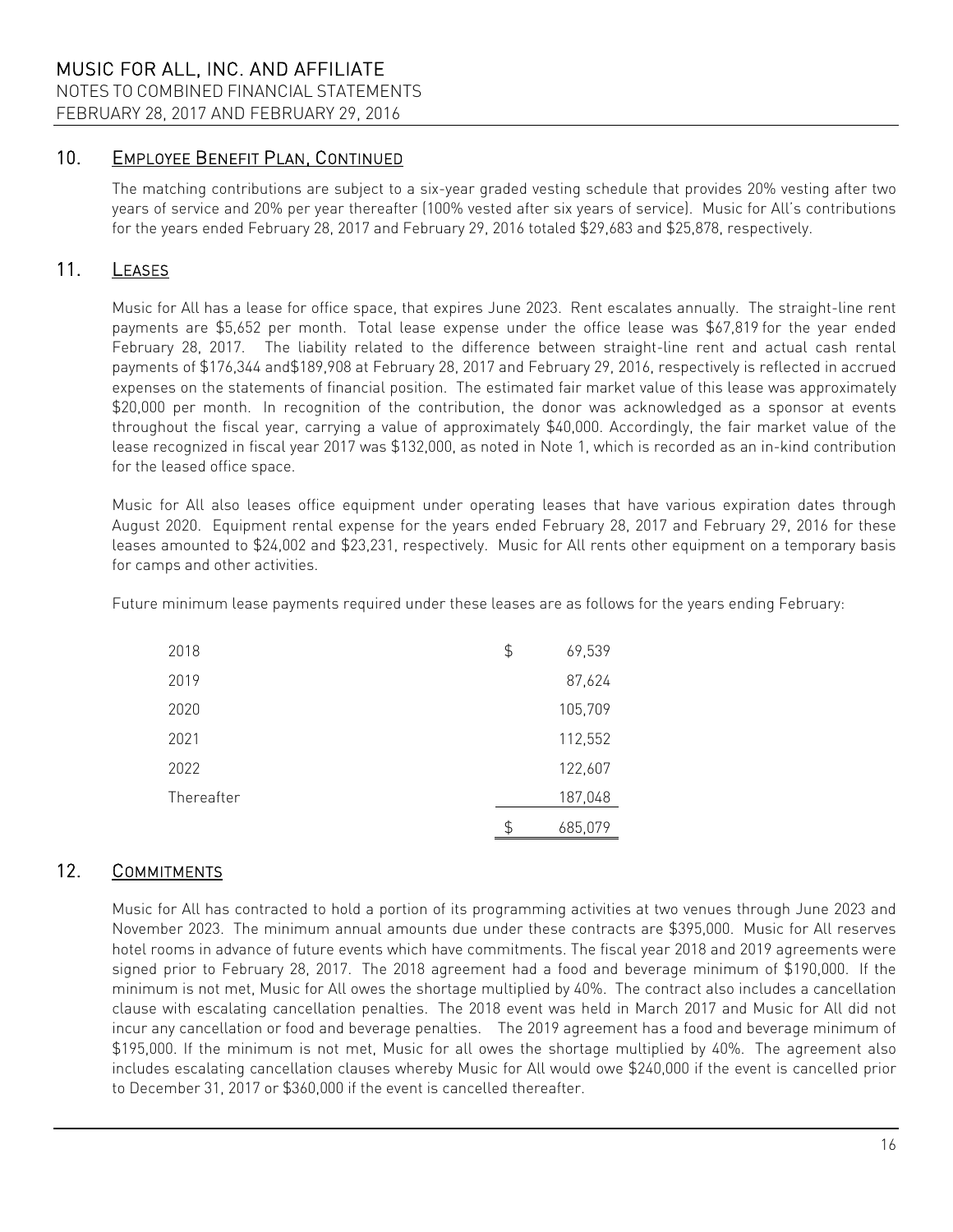NOTES TO COMBINED FINANCIAL STATEMENTS

FEBRUARY 28, 2017 AND FEBRUARY 29, 2016

# 12. COMMITMENTS, CONTINUED

Music for All also has agreements in place to sponsor future events through December 2019. The total commitments related to these agreements are \$42,500. Subsequent to year end, Music for All entered a software implementation and licensure agreement through June 2022. The implementation costs and annual license fees approximate \$75,000 and \$72,000, respectively.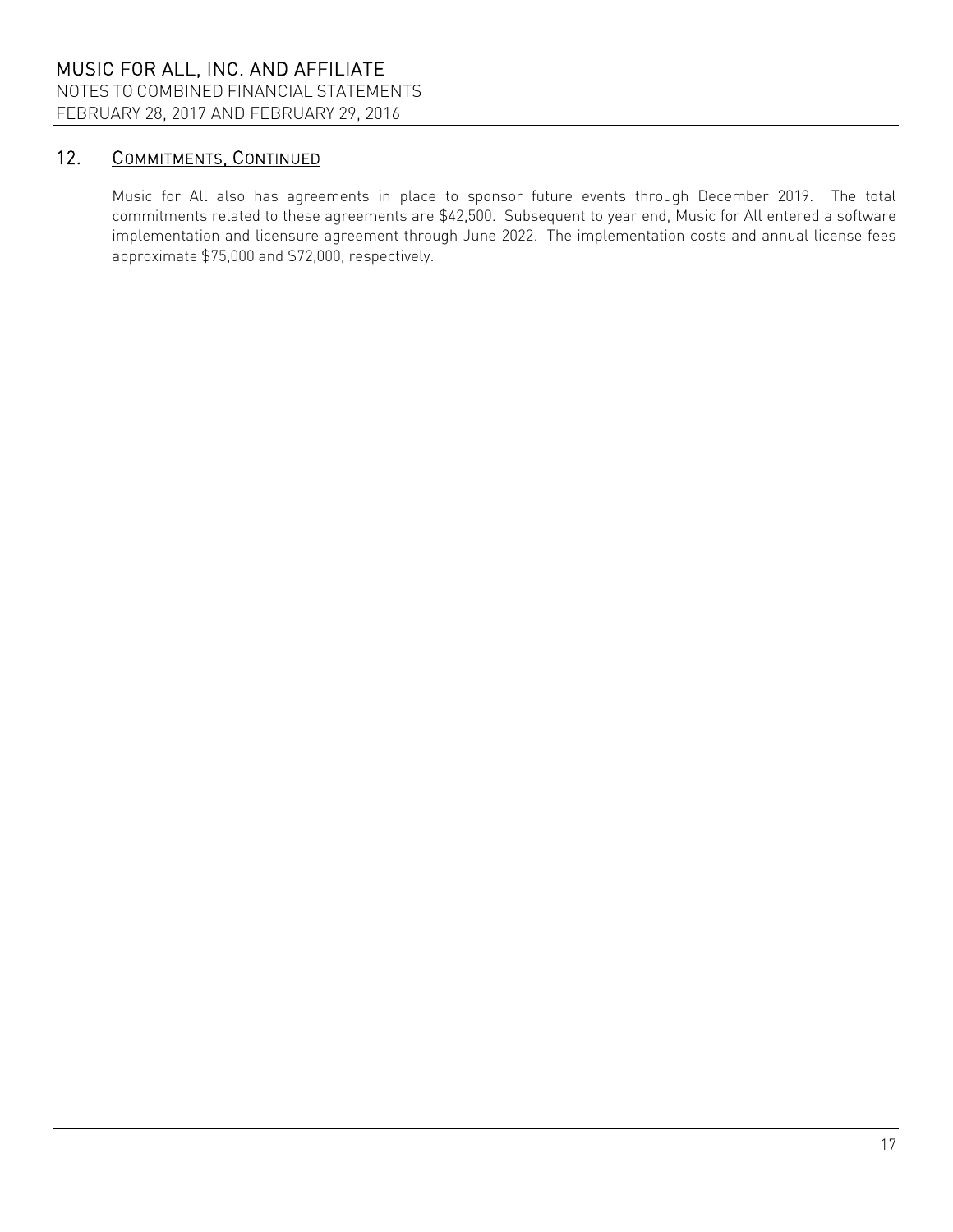PH 317 241 2999 FAX 317 240 4485

Greenwalt CPAs, Inc. 5342 W. Vermont Street Indianapolis, IN 46224 www.greenwaltcpas.com



INDEPENDENT AUDITORS' REPORT ON SUPPLEMENTARY INFORMATION

To the Boards of Directors of Music for All, Inc. and Affiliate:

We have audited the combined financial statements of Music for All, Inc. and Affiliate as of and for the year ended February 28, 2017, and our report thereon dated September 13, 2017, which expressed an unmodified opinion on those combined financial statements, appears on page one. We also have previously audited, in accordance with auditing standards generally accepted in the United States of America, the combined statement of financial position of Music for All, Inc. and Affiliate as of February 29, 2016 and the related combined statements of activities, functional expenses and cash flows for the year then ended and we expressed an unmodified opinion on those combined financial statements. Our audits were conducted for the purpose of forming an opinion on the combined financial statements as a whole. The information in Exhibits I through VI, which is the responsibility of management, is presented for purposes of additional analysis and is not a required part of the combined financial statements. Such information has not been subjected to the auditing procedures applied in the audit of the combined financial statements, and, accordingly, we do not express an opinion or provide any assurance on it.

Greenwalt CPAs, Inc.

September 13, 2017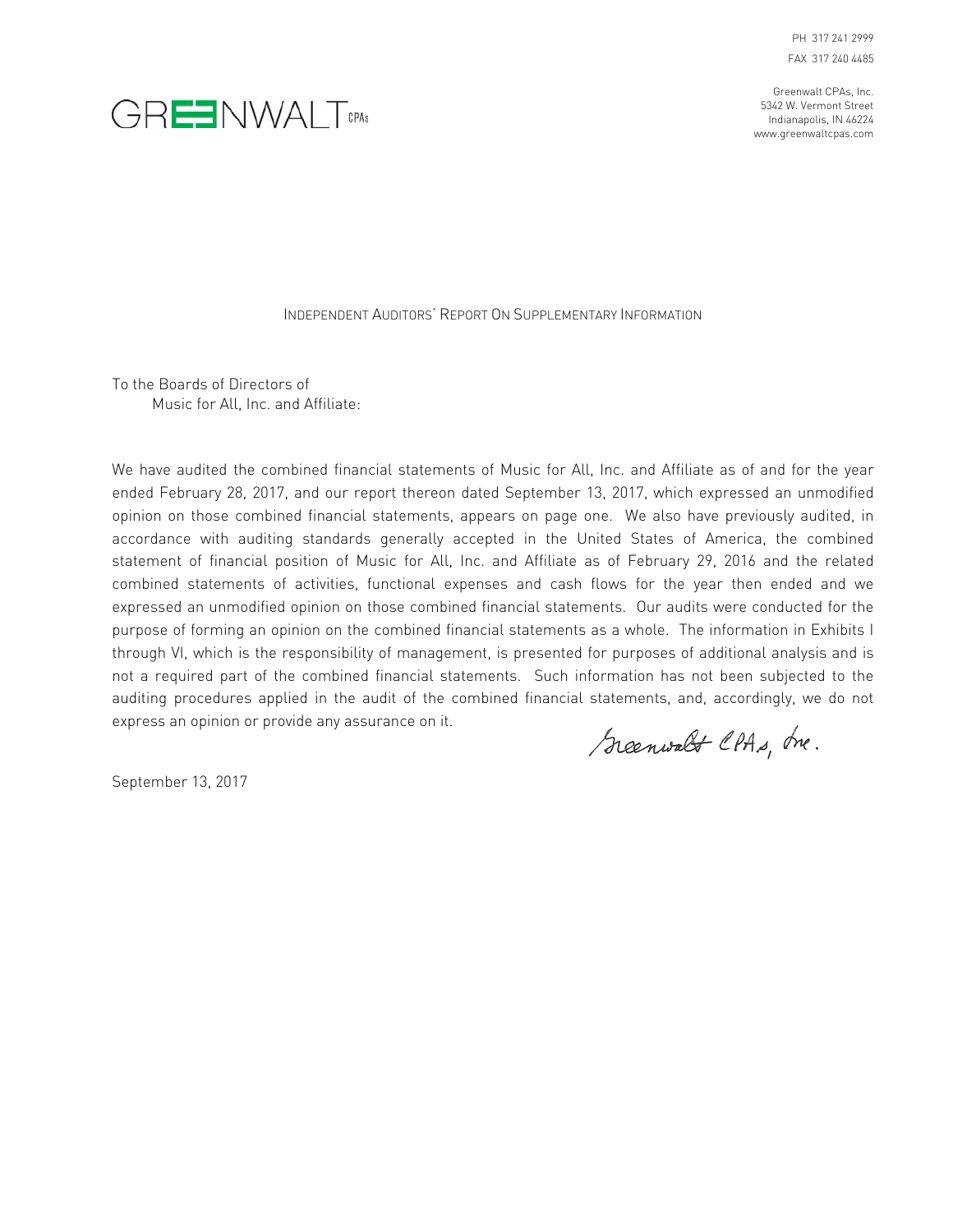COMBINING STATEMENTS OF FINANCIAL POSITION FEBRUARY 28, 2017 WITH COMPARATIVE TOTALS AS OF FEBRUARY 29, 2016 COMPARATIVE TOTALS AS OF FEBRUARY 29, 2016

|                                                    | <b>MUSIC</b><br><b>FOR ALL</b> |                                                         | <b>MUSIC FOR ALL</b><br><b>FOUNDATION ELIMINATIONS</b> |                                               |                          | 2017<br><b>TOTAL</b> | 2016<br><b>TOTAL</b> |
|----------------------------------------------------|--------------------------------|---------------------------------------------------------|--------------------------------------------------------|-----------------------------------------------|--------------------------|----------------------|----------------------|
| <b>ASSETS</b>                                      |                                |                                                         |                                                        |                                               |                          |                      |                      |
| <b>CURRENT ASSETS</b>                              |                                |                                                         |                                                        |                                               |                          |                      |                      |
| Cash                                               | 3,682,190<br>\$                | \$                                                      | 21.457                                                 | \$                                            |                          | \$<br>3,703,647      | \$<br>2,565,854      |
| Accounts receivable, net of allowance for doubtful |                                |                                                         |                                                        |                                               |                          |                      |                      |
| accounts of \$13,300 in 2017 and 2016              | 754,438                        |                                                         | 69                                                     |                                               |                          | 754,507              | 646,243              |
| Accounts receivable - related party                | 4,272                          |                                                         |                                                        |                                               | (4,272)                  |                      |                      |
| Pledges receivable - short-term                    |                                |                                                         | 5,000                                                  |                                               |                          | 5,000                |                      |
| Inventory<br>Prepaid expenses                      | 19,477<br>354,632              |                                                         | $\sim$                                                 |                                               |                          | 19,477<br>354,632    | 18,165<br>385,495    |
| Total current assets                               | 4,815,009                      |                                                         | 26,526                                                 |                                               | (4,272)                  | 4,837,263            | 3,615,757            |
| <b>INVESTMENTS</b>                                 |                                |                                                         |                                                        |                                               |                          |                      |                      |
| Marketable securities                              |                                |                                                         | 297,237                                                |                                               |                          | 297,237              | 258,003              |
| PROPERTY AND EQUIPMENT                             |                                |                                                         |                                                        |                                               |                          |                      |                      |
| Property and equipment                             | 1,535,955                      |                                                         | 7,849                                                  |                                               |                          | 1,543,804            | 1,525,740            |
| Accumulated depreciation and amortization          | (1,452,086)                    |                                                         | (7, 849)                                               |                                               |                          | (1, 459, 935)        | (1, 435, 115)        |
| Net property and equipment                         | 83,869                         |                                                         | $\overline{\phantom{a}}$                               |                                               | $\sim$                   | 83,869               | 90,625               |
| OTHER ASSETS                                       |                                |                                                         |                                                        |                                               |                          |                      |                      |
| Pledges receivable - long-term                     |                                |                                                         | 17,954                                                 |                                               |                          | 17,954               |                      |
| Trademark                                          | 20,000                         |                                                         |                                                        |                                               |                          | 20,000               | 20,000               |
| Total other assets                                 | 20,000                         |                                                         | 17,954                                                 |                                               |                          | 37,954               | 20,000               |
|                                                    | 4,918,878<br>\$                | \$                                                      | 341,717                                                | \$                                            | (4,272)                  | \$<br>5,256,323      | \$<br>3,984,385      |
| <b>LIABILITIES AND NET ASSETS</b>                  |                                |                                                         |                                                        |                                               |                          |                      |                      |
| <b>CURRENT LIABILITIES</b>                         |                                |                                                         |                                                        |                                               |                          |                      |                      |
| Accounts payable                                   | \$<br>16,620                   | \$                                                      |                                                        | \$                                            |                          | \$<br>16,620         | \$<br>68,243         |
| Accounts payable - related party                   |                                |                                                         | 4,272                                                  |                                               | (4, 272)                 |                      |                      |
| Accrued expenses                                   | 1,258,356                      |                                                         | 4,000                                                  |                                               | $\bar{a}$                | 1,262,356            | 252,288              |
| Prepaid event income<br>Total current liabilities  | 2,686,315                      |                                                         |                                                        |                                               | $\overline{\phantom{a}}$ | 2,686,315            | 2,479,935            |
|                                                    | 3,961,291                      |                                                         | 8,272                                                  |                                               | (4,272)                  | 3,965,291            | 2,800,466            |
| LONG-TERM LIABILITIES                              |                                |                                                         |                                                        |                                               |                          |                      |                      |
| Deferred trust liability                           | 33,897                         |                                                         |                                                        |                                               |                          | 33,897               | 35,430               |
| Reserve for license fees                           | 187,964                        |                                                         |                                                        |                                               |                          | 187,964              | 253,448              |
| Total long-term liabilities                        | 221,861                        |                                                         | $\overline{\phantom{a}}$                               |                                               | $\overline{\phantom{a}}$ | 221,861              | 288,878              |
| Total liabilities                                  | 4,183,152                      |                                                         | 8,272                                                  |                                               | (4,272)                  | 4,187,152            | 3,089,344            |
| <b>NET ASSETS</b>                                  |                                |                                                         |                                                        |                                               |                          |                      |                      |
| Unrestricted                                       | 685,726                        |                                                         | 42,163                                                 |                                               |                          | 727,889              | 587,432              |
| Temporarily restricted                             | 50,000                         |                                                         | 114,813                                                |                                               |                          | 164,813              | 160,925              |
| Permanently restricted                             |                                |                                                         | 176,469                                                |                                               |                          | 176,469              | 146,684              |
|                                                    | 735,726                        |                                                         | 333,445                                                |                                               |                          | 1,069,171            | 895,041              |
|                                                    | \$4,918,878                    | $\, \, \raisebox{-1.5pt}{\rlap{$\scriptstyle\circ$}}\,$ | 341,717                                                | $\, \, \raisebox{-1.5pt}{\ensuremath{\circ}}$ | (4, 272)                 | \$<br>5,256,323      | \$3,984,385          |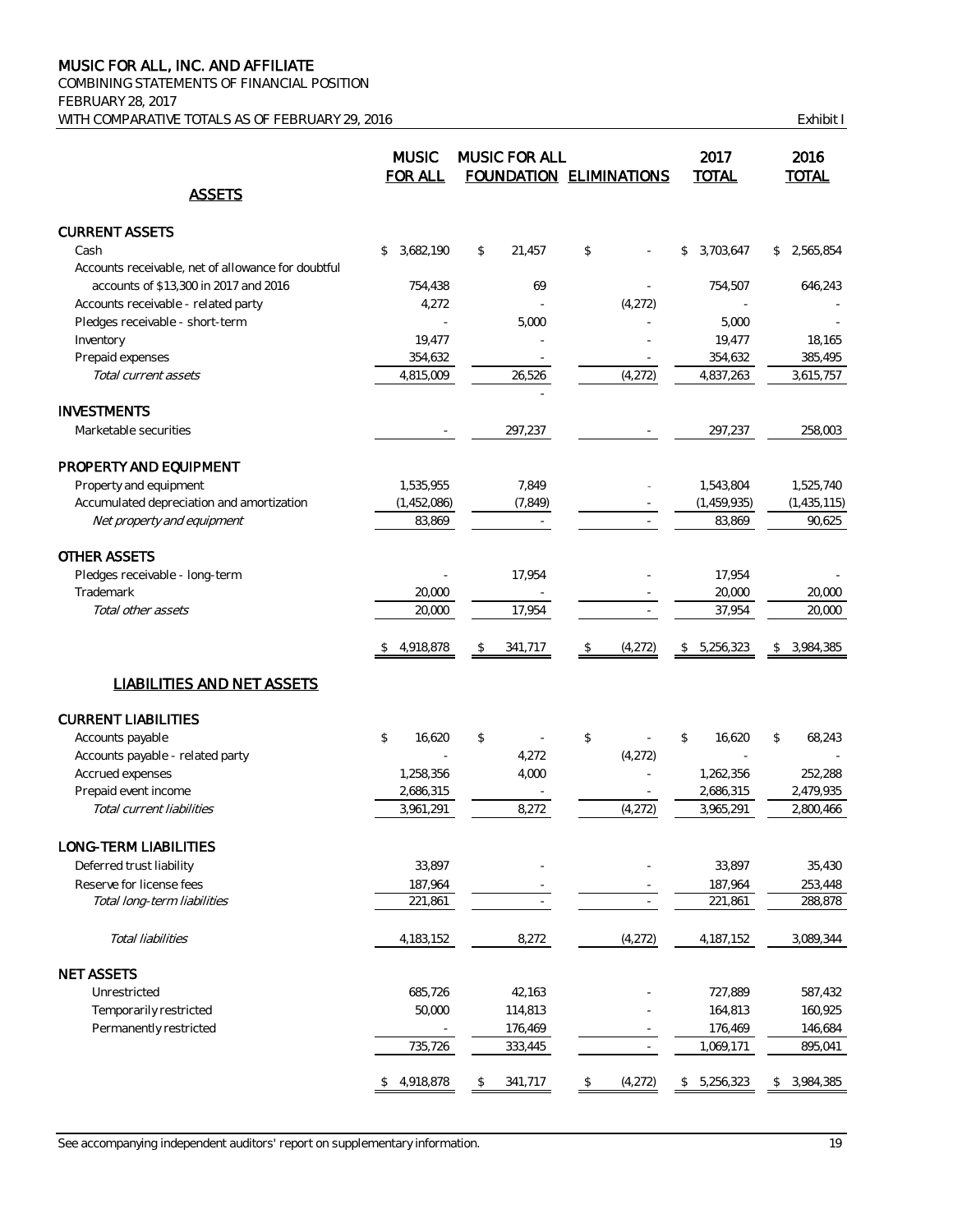COMBINING STATEMENT OF ACTIVITIES

FOR THE YEAR ENDED FEBRUARY 28, 2017

WITH SUMMARIZED COMPARATIVE INFORMATION FOR THE YEAR ENDED FEBRUARY 29, 2016 FEBRUARY 29, 2016

|                                                    |                                |                      | <b>UNRESTRICTED</b>      |                 |                                | <b>TEMPORARILY</b><br><b>RESTRICTED</b> |                          | PERMANENTLY<br><b>RESTRICTED</b>          |                      |                         |
|----------------------------------------------------|--------------------------------|----------------------|--------------------------|-----------------|--------------------------------|-----------------------------------------|--------------------------|-------------------------------------------|----------------------|-------------------------|
|                                                    | <b>MUSIC</b><br><b>FOR ALL</b> | <b>MUSIC FOR ALL</b> | FOUNDATION ELIMINATIONS  | <b>TOTAL</b>    | <b>MUSIC</b><br><b>FOR ALL</b> | MUSIC FOR ALL<br><b>FOUNDATION</b>      | <b>TOTAL</b>             | <b>MUSIC FOR ALL</b><br><b>FOUNDATION</b> | 2017<br><b>TOTAL</b> | 2016<br><b>TOTAL</b>    |
| <b>REVENUE</b>                                     |                                |                      |                          |                 |                                |                                         |                          |                                           |                      |                         |
| Program fees                                       | 1,869,409<br>$\mathbb{S}$      | $$\mathbb{S}$$       | $\mathcal{S}$<br>$\sim$  | 1,869,409<br>\$ | $\mathcal{L}$<br>÷.            | $\mathcal{S}$                           | $\mathbb{S}$             | \$                                        | 1,869,409<br>\$      | $\mathbb{S}$<br>900,197 |
| Housing and meal fees                              | 1,751,242                      |                      |                          | 1,751,242       |                                |                                         |                          |                                           | 1,751,242            | 1,348,849               |
| Ticket fees                                        | 2,888,435                      |                      |                          | 2,888,435       |                                |                                         |                          |                                           | 2,888,435            | 2,638,655               |
| Band fees                                          | 617,189                        |                      |                          | 617,189         |                                |                                         |                          |                                           | 617,189              | 553,475                 |
| Merchandise sales                                  | 68,085                         |                      |                          | 68,085          |                                |                                         |                          |                                           | 68,085               | 25,457                  |
| Program book sales                                 | 151,363                        |                      |                          | 151,363         |                                |                                         |                          |                                           | 151,363              | 145,729                 |
| Photography commissions                            | 1,404                          |                      |                          | 1,404           |                                |                                         |                          |                                           | 1,404                | 1,660                   |
| Merchandise commissions and sales                  | 622,105                        |                      | $\sim$                   | 622,105         |                                |                                         |                          |                                           | 622,105              | 725,629                 |
| Sponsorships                                       | 1,109,861                      |                      | $\sim$                   | 1,109,861       |                                |                                         |                          |                                           | 1,109,861            | 1,001,139               |
| Contributions                                      | 136,010                        | 6,302                | $\sim$                   | 142,312         |                                | 66                                      | 66                       | 29,785                                    | 172,163              | 136,155                 |
| In-kind contributions                              | 153,650                        |                      | $\overline{\phantom{a}}$ | 153,650         |                                |                                         |                          |                                           | 153,650              | 167,726                 |
| Grants                                             | 148,600                        | ÷,                   | (8,000)                  | 140,600         |                                |                                         |                          |                                           | 140,600              | 148,270                 |
| Interest and dividends                             | 756                            | 10,062               |                          | 10,818          |                                |                                         |                          |                                           | 10,818               | 12,123                  |
| Realized and unrealized gain (loss) on investments | $\sim$                         | 28,737               |                          | 28,737          | $\overline{\phantom{a}}$       | 5,822                                   | 5,822                    |                                           | 34,559               | (30, 910)               |
| Miscellaneous                                      | 29,411                         |                      | $\sim$                   | 29,411          |                                |                                         |                          |                                           | 29,411               | 29,179                  |
| Net assets released from restrictions              |                                | 2,000                |                          | 2,000           |                                | (2,000)                                 | (2,000)                  |                                           |                      |                         |
| Total revenue                                      | 9,547,520                      | 47,101               | (8,000)                  | 9,586,621       |                                | 3,888                                   | 3,888                    | 29,785                                    | 9,620,294            | 7,803,333               |
| <b>EXPENSES</b>                                    |                                |                      |                          |                 |                                |                                         |                          |                                           |                      |                         |
| Program                                            | 8,659,813                      | 15,000               | (8,000)                  | 8,666,813       |                                |                                         |                          |                                           | 8,666,813            | 7,344,865               |
| Fundraising                                        | 211,018                        |                      | $\overline{\phantom{a}}$ | 211,018         |                                |                                         |                          |                                           | 211,018              | 177,535                 |
| General and administrative                         | 564,111                        | 4,222                | $\sim$                   | 568,333         |                                |                                         |                          |                                           | 568,333              | 514,521                 |
| Total expenses                                     | 9,434,942                      | 19,222               | (8,000)                  | 9,446,164       |                                |                                         |                          |                                           | 9,446,164            | 8,036,921               |
| <b>CHANGE IN NET ASSETS</b>                        | 112,578                        | 27,879               |                          | 140,457         |                                | 3,888                                   | 3,888                    | 29,785                                    | 174,130              | (233, 588)              |
| NET ASSETS, BEGINNING OF YEAR                      | 573,148                        | 14,284               |                          | 587,432         | 50,000                         | 110,925                                 | 160,925                  | 146,684                                   | 895,041              | 1,128,629               |
| NET ASSETS, END OF YEAR                            | 685,726<br>\$                  | 42,163<br>\$.        | $\mathcal{S}$            | 727,889<br>s.   | 50.000<br>\$                   | 114,813<br>$\mathcal{L}$                | 164,813<br>$\mathcal{S}$ | 176,469<br>\$                             | 1,069,171<br>\$      | 895,041                 |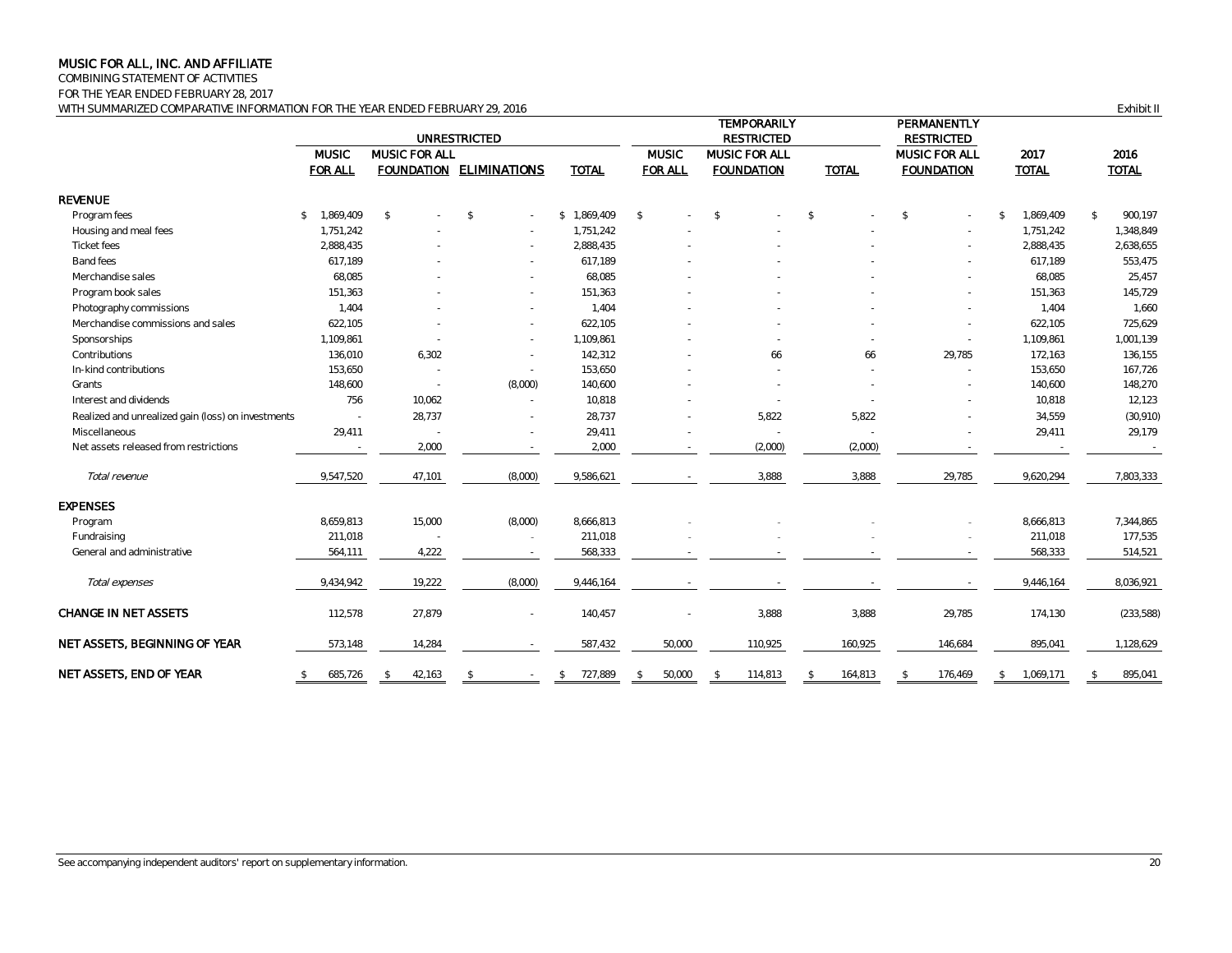COMBINING SCHEDULE OF FUNCTIONAL EXPENSES

FOR THE YEAR ENDED FEBRUARY 28, 2017

WITH SUMMARIZED COMPARATIVE INFORMATION FOR THE YEAR ENDED FEBRUARY 29, 2016 FOR THE SUMMARIZED COMPARATIVE INFORMATION FOR THE YEAR ENDED FEBRUARY 29, 2016

|                                    |                          |                    | MUSIC FOR ALL         |                          |                          |                          |                          |                          |
|------------------------------------|--------------------------|--------------------|-----------------------|--------------------------|--------------------------|--------------------------|--------------------------|--------------------------|
|                                    |                          |                    |                       |                          |                          |                          |                          |                          |
|                                    |                          |                    | <b>ADMINISTRATIVE</b> |                          | <b>MUSIC FOR ALL</b>     |                          | 2017                     | 2016                     |
|                                    | PROGRAM                  | <b>FUNDRAISING</b> | <b>EXPENSES</b>       | <b>TOTAL</b>             | <b>FOUNDATION</b>        | <b>ELIMINATIONS</b>      | <b>TOTAL</b>             | <b>TOTAL</b>             |
| <b>PROGRAMS</b>                    |                          |                    |                       |                          |                          |                          |                          |                          |
| Awards and trophies                | ${\mathbb S}$<br>100,003 | $\mathbb{S}$       | $\mathcal{S}$         | $\mathcal{S}$<br>100,003 | $\mathbb{S}$<br>$\omega$ | $\mathbb{S}$<br>$\sim$   | $\mathcal{S}$<br>100,003 | $\mathcal{S}$<br>110,705 |
| Scholarships and grants            |                          |                    |                       |                          | 15,000                   | (8,000)                  | 7,000                    | 10,670                   |
| Clinicians' and judges' fees       | 1,065,659                |                    |                       | 1,065,659                |                          | $\sim$                   | 1,065,659                | 827,939                  |
| Copyright fees                     | 196,958                  |                    |                       | 196,958                  |                          |                          | 196,958                  | 443,118                  |
| Cost of merchandise sold           | 265,337                  |                    | in 1919.              | 265,337                  |                          |                          | 265,337                  | 452,613                  |
| Equipment rental                   | 167,247                  |                    | 111                   | 167,358                  |                          |                          | 167,358                  | 141,485                  |
| Program promotion                  | 233,994                  | 15,334             | 16,665                | 265,993                  |                          |                          | 265,993                  | 214,214                  |
| Facility rental                    | 745,027                  |                    | $\sim$                | 745,027                  |                          |                          | 745,027                  | 728,607                  |
| Participants' housing and meals    | 2,024,752                |                    | $\sim$                | 2,024,752                |                          |                          | 2,024,752                | 1,327,513                |
| Outside services                   | 1,483,285                | 950                | 19,951                | 1,504,186                | 3,411                    |                          | 1,507,597                | 1,031,342                |
| Other program expenses             | 486,347                  | 8,886              | 35,331                | 530,564                  |                          | $\sim$                   | 530,564                  | 434,118                  |
| Total programs and activities      | 6,768,609                | 25,170             | 72,058                | 6,865,837                | 18,411                   | (8,000)                  | 6,876,248                | 5,722,324                |
| PERSONNEL RELATED                  |                          |                    |                       |                          |                          |                          |                          |                          |
| Salaries and contract employees    | 1,130,731                | 126,176            | 280,683               | 1,537,590                |                          |                          | 1,537,590                | 1,352,824                |
| Salaries - payroll taxes           | 78,428                   | 9,532              | 19,607                | 107,567                  |                          |                          | 107,567                  | 88,633                   |
| 403(b) contribution                | 22,594                   | 1,440              | 5,649                 | 29,683                   |                          |                          | 29,683                   | 25,878                   |
| Staff travel, housing and meals    | 10,297                   | 5,446              | 2,059                 | 17,802                   |                          |                          | 17,802                   | 19,465                   |
| Group insurance                    | 82,490                   | 20,814             | 20,622                | 123,926                  |                          |                          | 123,926                  | 129,369                  |
| Other personnel related expenses   | 13,179                   |                    | 3,295                 | 16,474                   |                          |                          | 16,474                   | 4,774                    |
| Total personnel related            | 1,337,719                | 163,408            | 331,915               | 1,833,042                | $\sim$                   | $\sim$                   | 1,833,042                | 1,620,943                |
| <b>BUILDING AND FACILITY</b>       |                          |                    |                       |                          |                          |                          |                          |                          |
| Depreciation and amortization      | 19,267                   | 737                | 4,817                 | 24,821                   |                          |                          | 24,821                   | 25,561                   |
| Rental - office building           | 172,598                  | 7,122              | 46,540                | 226,260                  |                          |                          | 226,260                  | 239,824                  |
| Repairs and maintenance            | 28,132                   | 854                | 2,100                 | 31,086                   |                          |                          | 31,086                   | 16,682                   |
| Telephone and utilities            | 40,343                   | 1,519              | 10,086                | 51,948                   |                          | $\overline{\phantom{a}}$ | 51,948                   | 48,209                   |
| Total building and facility        | 260,340                  | 10,232             | 63,543                | 334,115                  |                          |                          | 334,115                  | 330,276                  |
| OFFICE AND ADMINISTRATIVE          |                          |                    |                       |                          |                          |                          |                          |                          |
| Board of director's expense        | 8,597                    | 324                | 2,149                 | 11,070                   |                          |                          | 11,070                   | 11,019                   |
| Computer services and supplies     | 38,730                   | 7,690              | 21,716                | 68,136                   |                          |                          | 68,136                   | 79,239                   |
| <b>Business insurance</b>          | 62,816                   | 2,365              | 15,704                | 80,885                   |                          |                          | 80,885                   | 75,245                   |
| Professional services              | $\sim$                   |                    | $\sim$                |                          |                          |                          |                          | 404                      |
| Interest                           | 693                      |                    | 173                   | 866                      |                          |                          | 866                      | 834                      |
| Franchise, sales, and income taxes | 13,557                   |                    | $\sim$                | 13,557                   |                          | i.                       | 13,557                   | 13,614                   |
| Other office and administrative    | 168,752                  | 1,829              | 56,853                | 227,434                  | 811                      | $\sim$                   | 228,245                  | 183,023                  |
| Total office and administrative    | 293,145                  | 12,208             | 96,595                | 401,948                  | 811                      | $\sim$                   | 402,759                  | 363,378                  |
|                                    |                          |                    |                       |                          |                          |                          |                          |                          |
|                                    | 8,659,813<br>-S          | 211,018            | 564,111               | 9,434,942                | 19,222                   | (8,000)                  | 9,446,164                | 8,036,921                |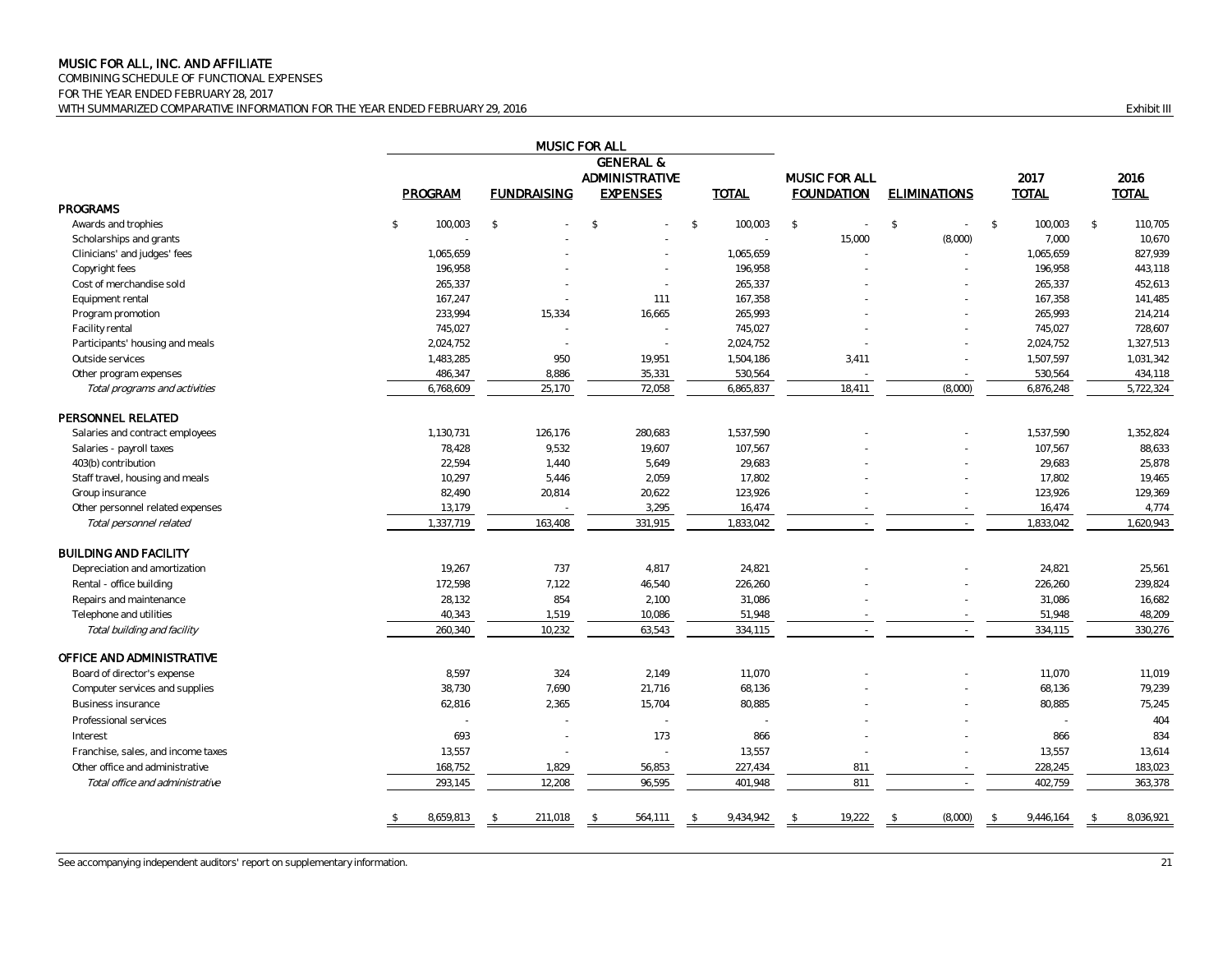COMBINING STATEMENTS OF ACTIVITIES

FOR THE YEARS ENDED FEBRUARY 28, 2017 AND FEBRUARY 29, 2016 CHANGER AND THE STATE OF STATE IN THE YEARS ENDED FEBRUARY 28, 2017 AND FEBRUARY 29, 2016

|                                                    |                |                      | 2016         |                                |              |                         |    |                                |    |                          |                         |
|----------------------------------------------------|----------------|----------------------|--------------|--------------------------------|--------------|-------------------------|----|--------------------------------|----|--------------------------|-------------------------|
|                                                    | <b>MUSIC</b>   | <b>MUSIC FOR ALL</b> |              |                                |              | <b>MUSIC</b>            |    | <b>MUSIC FOR ALL</b>           |    |                          |                         |
|                                                    | <b>FOR ALL</b> |                      |              | <b>FOUNDATION ELIMINATIONS</b> | <b>TOTAL</b> | <b>FOR ALL</b>          |    | <b>FOUNDATION ELIMINATIONS</b> |    |                          | <b>TOTAL</b>            |
| <b>REVENUE</b>                                     |                |                      |              |                                |              |                         |    |                                |    |                          |                         |
| Program fees                                       | \$1,869,409    | \$                   | $\mathbb{S}$ |                                | \$1,869,409  | $\mathbb{S}$<br>900,197 | \$ |                                | \$ |                          | 900,197<br>$\mathbb{S}$ |
| Housing and meal fees                              | 1,751,242      |                      |              |                                | 1,751,242    | 1,348,849               |    |                                |    |                          | 1,348,849               |
| <b>Ticket</b> fees                                 | 2,888,435      |                      |              |                                | 2,888,435    | 2,638,655               |    |                                |    |                          | 2,638,655               |
| Band fees                                          | 617,189        |                      |              |                                | 617,189      | 553,475                 |    |                                |    |                          | 553,475                 |
| Merchandise sales                                  | 68,085         |                      |              |                                | 68,085       | 25,457                  |    |                                |    |                          | 25,457                  |
| Program book sales                                 | 151,363        |                      |              |                                | 151,363      | 145,729                 |    |                                |    |                          | 145,729                 |
| Photography commissions                            | 1,404          |                      |              |                                | 1,404        | 1,660                   |    |                                |    |                          | 1,660                   |
| Merchandise commissions                            | 622,105        |                      |              |                                | 622,105      | 725,629                 |    |                                |    |                          | 725,629                 |
| Sponsorships                                       | 1,109,861      |                      |              |                                | 1,109,861    | 1,001,139               |    |                                |    |                          | 1,001,139               |
| Contributions                                      | 136,010        | 36,153               |              |                                | 172,163      | 104,617                 |    | 31,538                         |    |                          | 136,155                 |
| In-kind contributions                              | 153,650        |                      |              |                                | 153,650      | 167,726                 |    |                                |    |                          | 167,726                 |
| Grants                                             | 148,600        | $\sim$               |              | (8,000)                        | 140,600      | 148,270                 |    |                                |    |                          | 148,270                 |
| Interest                                           | 756            | 10,062               |              |                                | 10,818       | 308                     |    | 11,815                         |    |                          | 12,123                  |
| Realized and unrealized loss (gain) on investments |                | 34,559               |              |                                | 34,559       |                         |    | (30, 910)                      |    |                          | (30, 910)               |
| Miscellaneous                                      | 29,411         |                      |              |                                | 29,411       | 29,179                  |    |                                |    | $\sim$                   | 29,179                  |
| Total revenue                                      | 9,547,520      | 80,774               |              | (8,000)                        | 9,620,294    | 7,790,890               |    | 12,443                         |    |                          | 7,803,333               |
| <b>EXPENSES</b>                                    |                |                      |              |                                |              |                         |    |                                |    |                          |                         |
| Program                                            | 8,659,813      | 15,000               |              | (8,000)                        | 8,666,813    | 7,334,195               |    | 10,670                         |    |                          | 7,344,865               |
| Fundraising                                        | 211,018        |                      |              |                                | 211,018      | 177,535                 |    |                                |    |                          | 177,535                 |
| General and administrative                         | 564,111        | 4,222                |              |                                | 568,333      | 510,550                 |    | 3,971                          |    |                          | 514,521                 |
| Total expenses                                     | 9,434,942      | 19,222               |              | (8,000)                        | 9,446,164    | 8,022,280               |    | 14,641                         |    | $\overline{\phantom{a}}$ | 8,036,921               |
| <b>CHANGE IN NET ASSETS</b>                        | 112,578        | 61,552               |              |                                | 174,130      | (231, 390)              |    | (2, 198)                       |    | $\blacksquare$           | (233, 588)              |
| NET ASSETS, BEGINNING OF YEAR                      | 623,148        | 271,893              |              |                                | 895,041      | 854,538                 |    | 274,091                        |    |                          | 1,128,629               |
| NET ASSETS, END OF YEAR                            | \$<br>735,726  | \$<br>333,445        | \$           |                                | \$1,069,171  | 623,148<br>\$           | \$ | 271,893                        | \$ |                          | \$<br>895,041           |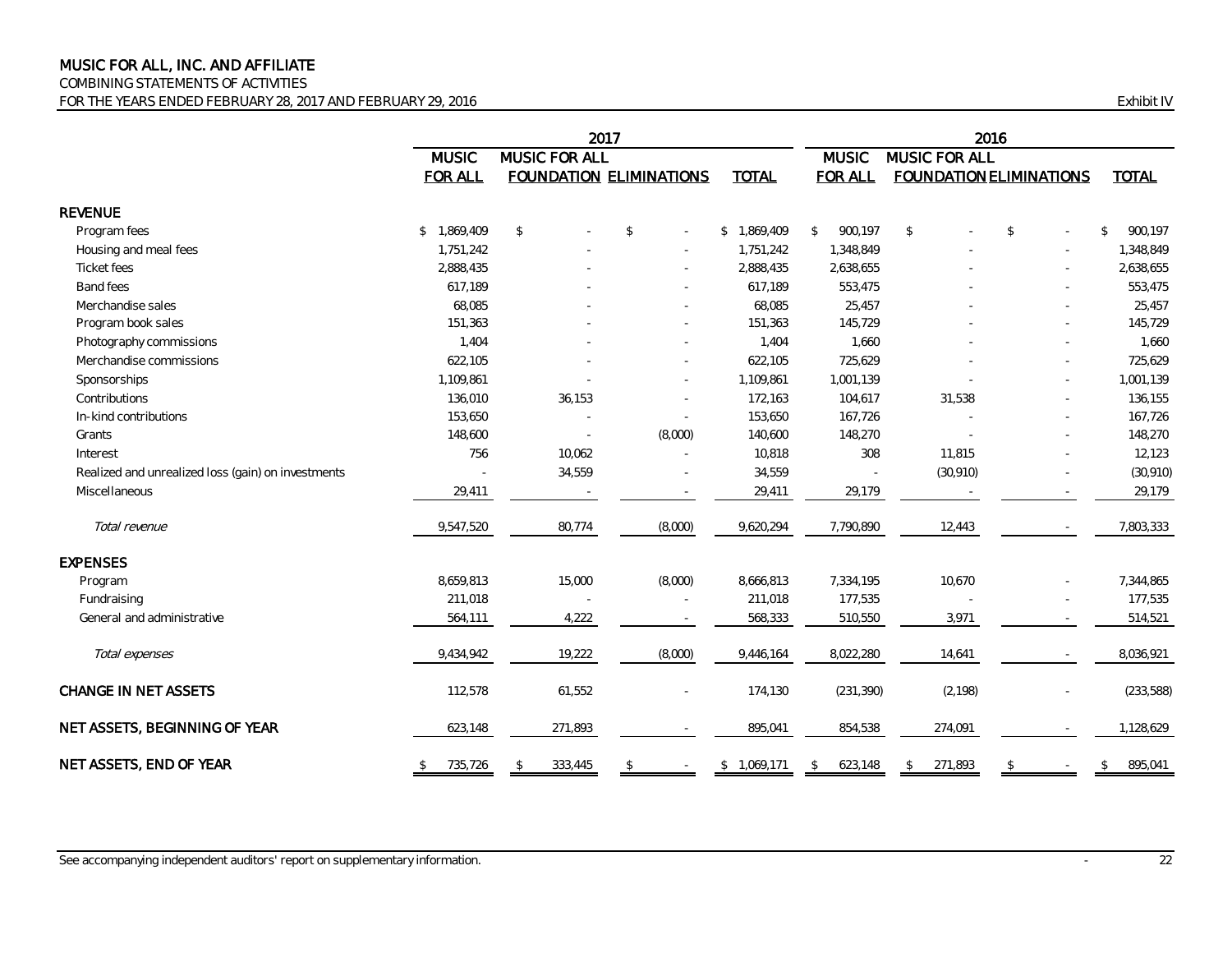



#### See accompanying independent auditors' report on supplementary information. 23